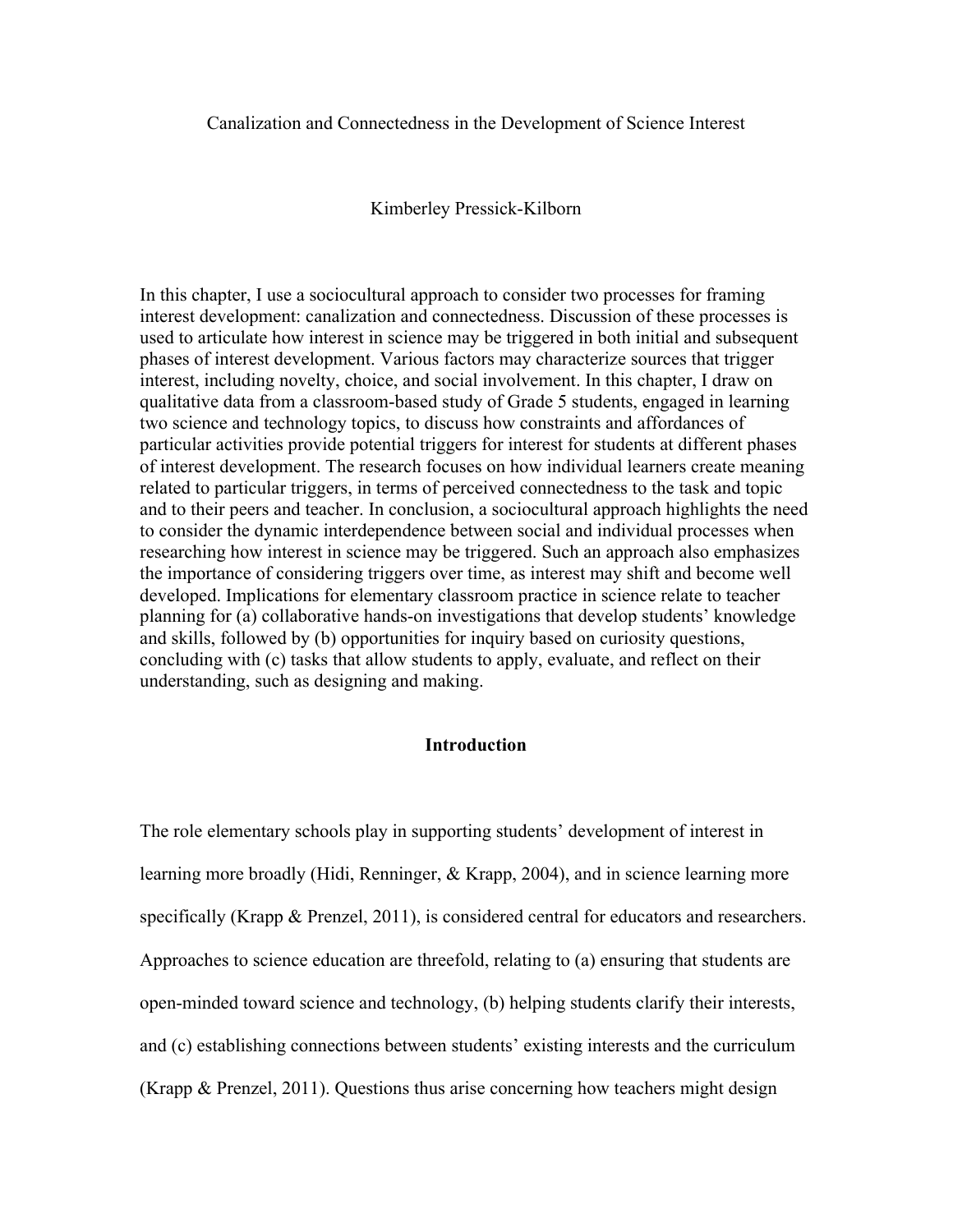classroom-based learning experiences so that students' initial interest in particular science topics is triggered. In the case of students with existing interest, questions arise concerning how the *development* of interest is triggered. How do teachers create science learning contexts to promote students' interest? How do teachers establish rapport with students, to enhance learning by making connections with their emerging and existing interests? Is there a "ripple effect" when students see their peers interested in learning?

In my 1st year as a Grade 6 teacher, Kate was one of the students in my class. She had a keen sense of humor and an enthusiasm for life. Kate excelled in a range of sports and had been elected by her peers as a house captain. Despite such strengths, halfway through the school year, I found myself wondering how I could contribute to switching Kate onto learning in the classroom. She consistently performed at the lower end of the class in terms of academic ability, yet she had a spark and energy I believed could be harnessed. I just had not found the hook with which to connect her with classroom-based learning.

The final term in the school year arrived, and I began to plan a learning unit for science and technology. The unit focused on endangered Australian animals and incorporated a field trip to a natural history museum. The pedagogical approach on which the unit was based was a learners' questions approach (Faire & Cosgrove, 1988; Griffin, 1998). In the initial lessons, the students in my class engaged in activities that involved them in considering various endangered animals and reasons for their endangered status. As they read widely, each student made a choice of animal in which to specialize and posed curiosity questions to guide a research investigation. Kate selected the gastric brooding frog, an unusual frog that swallows its spawn after laying it, which at the time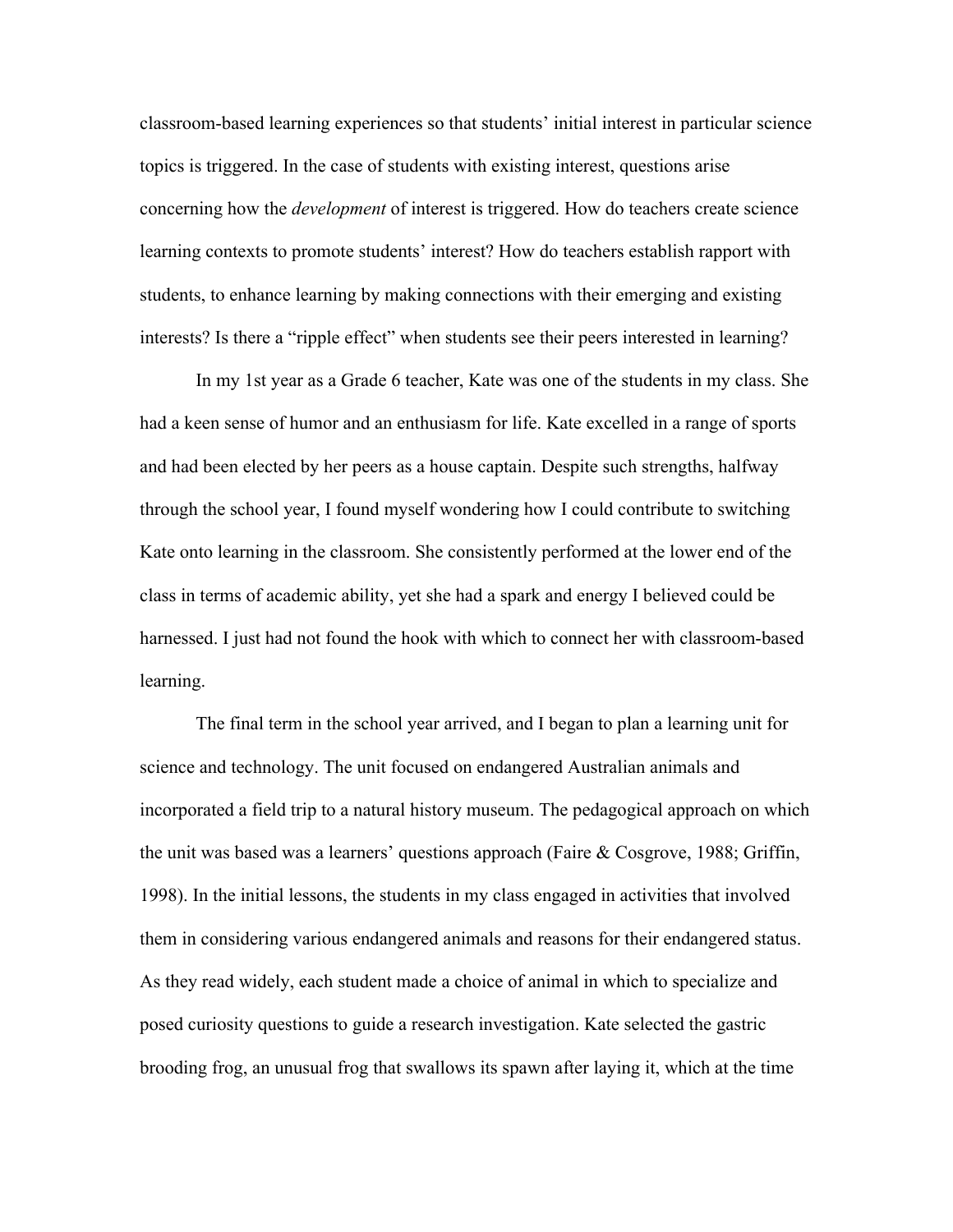was highly endangered. The tadpoles hatch and develop in the stomach of the mother frog, which regurgitates them once they are froglets. Kate was fascinated. She read with an excitement and enthusiasm I previously had not thought possible. When she went on the museum field trip, Kate discovered that she knew more than the information conveyed in any of the exhibits. She began to see herself as an expert on the gastric brooding frog, as did her peers. The final stage in the unit involved the students in writing information reports to share their knowledge about their animals. They then made oral presentations to the class on the basis of their written reports, and the collated reports formed a class book, *Grade 6's Australian Endangered Animals*. Kate's interest in completing and presenting her report resulted in a higher standard of achievement than I had seen from her all year. She was highly focused and engaged in any aspect of the unit that related to her work on the gastric brooding frog. It seemed as though Kate was extending the boundaries of what she herself saw as possible in her learning.

I felt as though my role in connecting Kate with learning had happened by chance, rather than by design. I reflected on her interest during this unit, which had motivated her to achieve and to share her understanding and excitement for learning with others. If this was possible for Kate, how could I ensure that more of my students experienced and shared such interest in learning science?

# **Sources for Triggering Interest in Science**

A number of researchers have focused on how interest is triggered, particularly in relation to initial interest in a domain. Dewey (1913) distinguished between *catch* and *hold*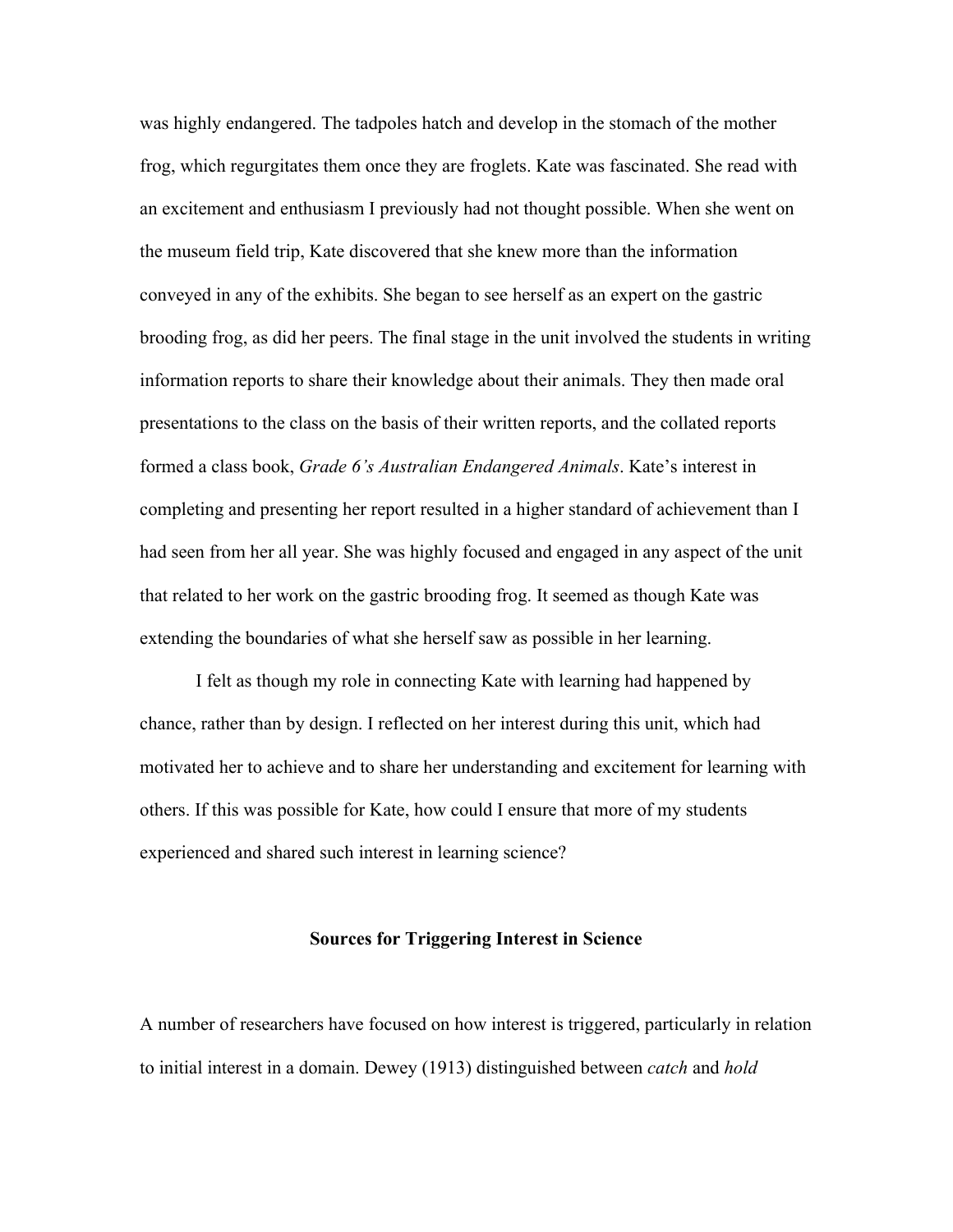factors, which Mitchell (1993) drew upon in his study of mathematics lessons. Mitchell identified group work, computers, and puzzles as novel tasks that could spark or temporarily stimulate students' interest, while meaningfulness and involvement contributed to maintaining it by empowering the students. Renninger and colleagues (Lipstein & Renninger, 2007; Renninger & Riley, 2013; Renninger & Su, 2012) have focused on the interest-triggering process, with particular attention to the novelty of content, the teacher's role, the quality of social interactions and situations, personal significance and value, reflection on content, and self-generation of interest. Importantly, Renninger and Su (2012) highlighted that

the presence of supports and intended triggers does not necessarily guarantee triggering. Instead, interest appears to be both triggered and supported to develop when a task such as an assignment to set a goal for class at the beginning of term leads to learners finding meaning for themselves, or when learners are allowed to take charge of shaping class activity. (p. 171)

They further emphasized that in the earlier phases of interest, triggers in classroom-based contexts support learners in making connections to content, and potential triggers in the learning environment may be especially critical. In the latter phases, triggers relate more to opportunities for continued development of understanding of content, when a learner is in a position to self-generate interest (Renninger  $\&$  Su, 2012).

More specifically, research has established various factors that may characterize sources that trigger interest in science topics and in learning science. Hoffmann's (2000, 2002) instructional interventions in science classrooms aimed at generating students' interest. The program included opportunities to marvel, links to prior experiences,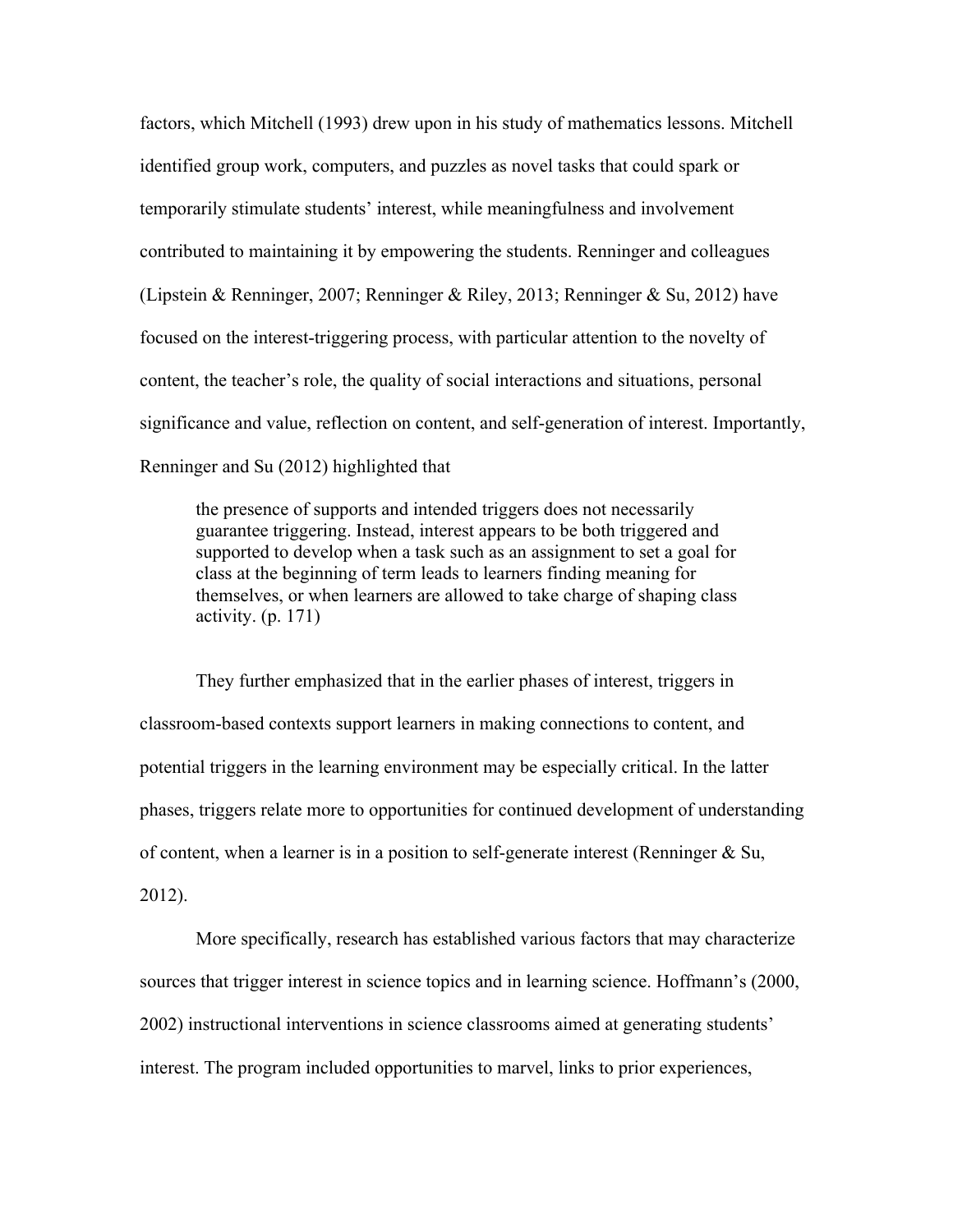firsthand experiences, discussions and reflections on the social importance of science, application-oriented contexts, and references to the human body. Palmer (2004, 2009) studied situational interest in an inquiry-skills lesson in secondary classrooms and in an elementary science teacher education course. He identified sources of interest as novelty, choice, physical activity, meaningfulness, and social involvement.

More recently, Dohn (2011, 2013) studied situational interest triggers in authentic science learning contexts from a situative perspective (Nolen & Ward, 2008). In a study of the emergence of interest among high school students during a science field trip to an aquarium, Dohn (2011) focused on specific variables that trigger situational interest. He established five sources of situational interest: (a) social involvement related to interest stimulated by interpersonal interactions and feelings of belonging and (b) surprise, which related to the unexpected in terms of knowledge. The other three sources identified by Dohn (2011) were (c) hands-on activities; (d) novelty, in the sense of something new or different from the everyday; and (e) knowledge acquisition, in terms of acquiring knowledge and relating it to prior knowledge. Dohn (2011) concluded that field trips are important in activating interest and a range of other positive attitudes toward a topic. Subsequently, Dohn (2013) conducted a project focused on Grade 6 students engaged in an 8-week inquiry-based science and technology program. He found four main sources of interest: designing interventions, trial-and-error experimentation, achieved functionality of invention, and collaboration. The stimuli factors, or characteristics of these sources, Dohn (2013) identified were novelty, autonomy (choice), social involvement, selfgeneration of interest, and task-goal orientation.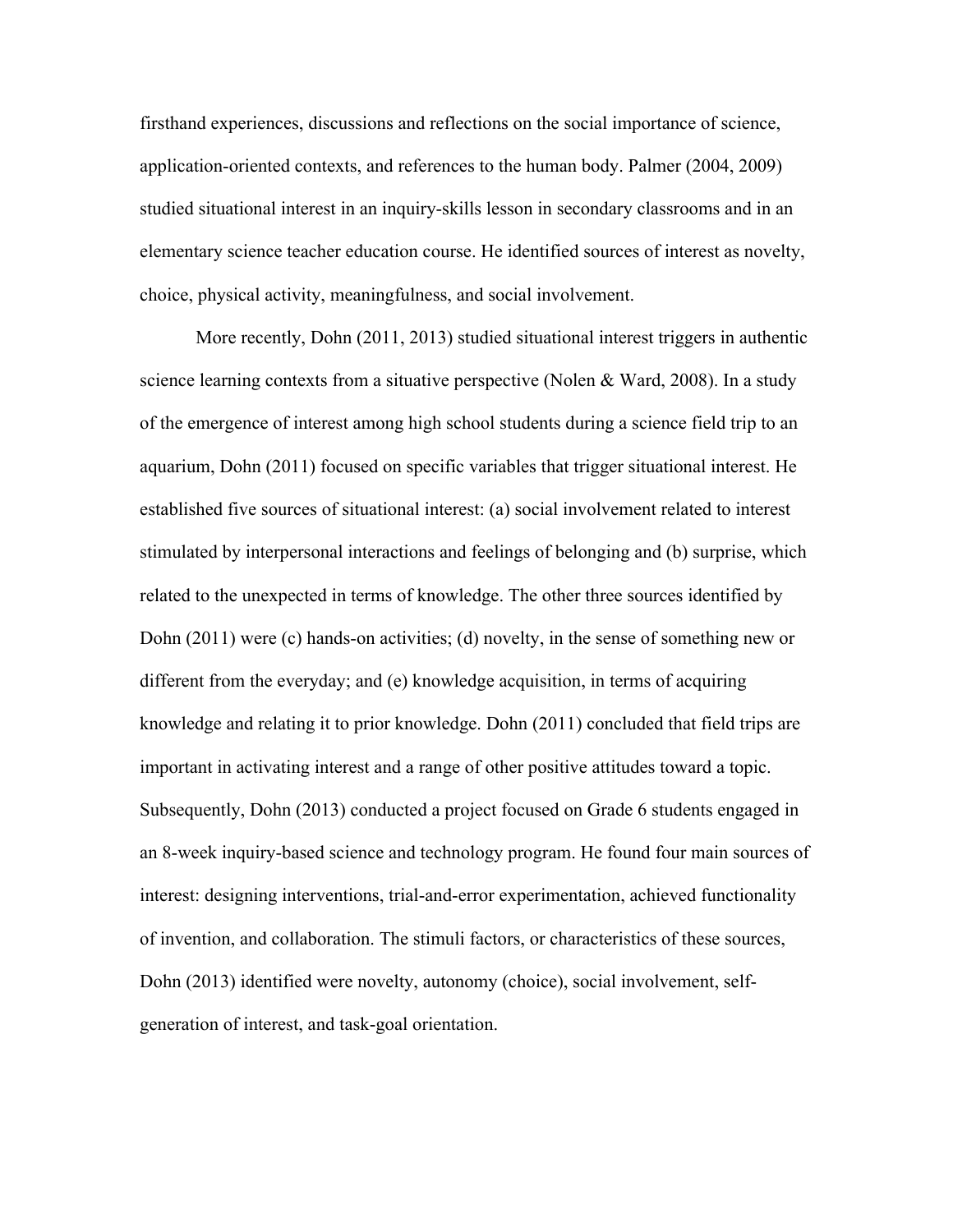With the exception of the recent studies of Dohn (2011, 2013) and Renninger and colleagues (Lipstein & Renninger, 2007; Renninger & Riley, 2013; Renninger & Su, 2012), which incorporated participant observation in learning contexts over time, a limitation of previous research focused on interest triggers is that it has tended to rely on self-report questionnaires or surveys of students' interest in the initial phase of development (Krapp & Prenzel, 2011). Renninger and Su (2012) highlighted that the learner may not be aware until much later that interest has been triggered, which has methodological implications for measures and approaches to studying triggering. In previous research reliant on self-report measures, the focus shifts away from the study of processes that trigger interest, as well as from triggers for shifts from one phase of development to another as interest deepens and is sustained (Renninger & Su, 2012). The need for consideration, and investigation, of such processes is thus highlighted, and suggests that an alternative approach may provide further elaboration of how triggers work. When interest is framed from a Vygotskian sociocultural perspective (MacCallum & Pressick-Kilborn, 2011; Pressick-Kilborn & Walker, 2002; Walker, Pressick-Kilborn, Sainsbury, & MacCallum, 2010), emphasis is placed on research that is conducted in real-life contexts over time, with a focus on how interest develops in person-environment transactions in which the individual and the field of participation are conceptualized as "inclusively separate" (Valsiner, 1998). The potential of two processes from a sociocultural perspective, canalization and connectedness, is considered in this chapter, as a frame for analyzing how students' interest is triggered in one elementary science classroom.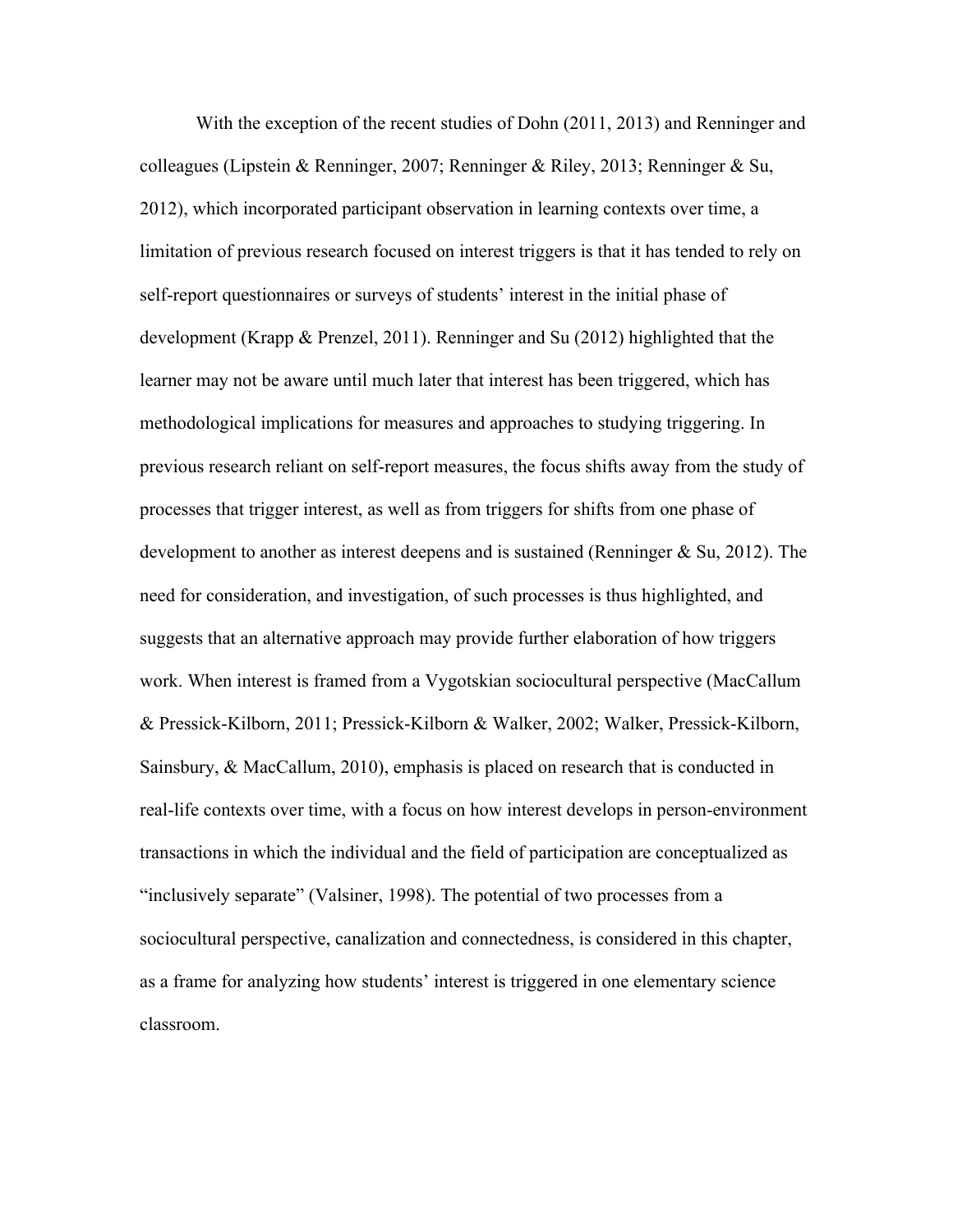# **How Does a Sociocultural Perspective Offer a Frame for Thinking About Triggering?**

A Vygotskian sociocultural perspective is theoretically distinctive because it conceptualizes the origins and nature of motivation as fundamentally social (Turner  $\&$ Patrick, 2009; Walker, Pressick-Kilborn, Arnold, & Sainsbury, 2004; Walker et al., 2010). Interest, as a motivational construct, is thus conceptualized as originating in social interaction. Such interaction can be directly with others in real time, or with dialogic artifacts created by others, such as written texts, or with objects or activities that have sociocultural meaning or significance. Similarly to a sociocognitive perspective (Hidi  $\&$ Renninger, 2006), interest is framed as developing toward expression and identity as an individual interest over time. Sociocultural theory draws explicitly on processes of transformative internalization and externalization to explain how such development can occur (Walker, 2010). The goal of participation in particular communities of practice, such as school classes or families, promotes interest development (Nolen, 2007). Two processes from a sociocultural approach to explaining development, canalization and connectedness, provide particular insight into explaining how interest triggers work.

#### **Canalization and Connectedness: Explaining the Processes**

*Canalization* is a concept used by Valsiner (1992, 1997) that can be incorporated in sociocultural theories to frame social guidance of the internalization and externalization process. As Valsiner and Lawrence (1997) explained, "People construct personal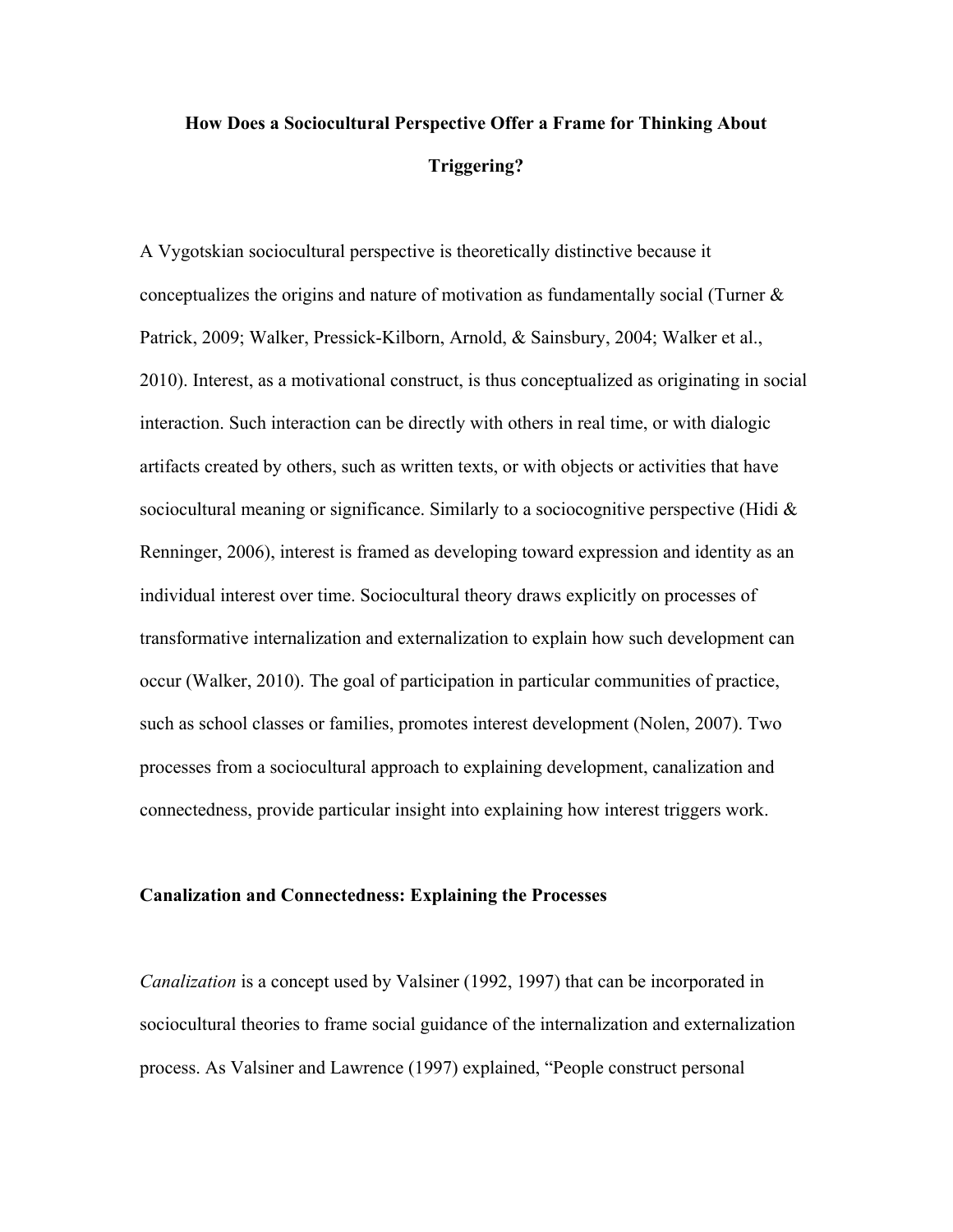meanings for the events they experience, with the assistance and boundaries provided by social structures and other individuals" (p. 87). Canalization by the social world refers to the ways in which social structures and other people, consistent with their values and goals and those of the culture at large, channel a learner's activities in certain ways. As such, development is organized in some, rather than another, future direction (Valsiner, 1997). Resistance to the canalization of others can force changes in external constraint systems (Valsiner, 1997), which highlights the agency of the individual. *Self-canalization* refers to the learner's construction of "his or her own psychological functions in the process of social experiencing" (Valsiner, 1992, p. 34), and further emphasizes individual agency. As a process, self-canalization represents "the emergence of an intrapsychological self-constraining system" (Valsiner, 1997, p. 309). The notion of canalization has been used to frame interpretation of data (e.g., MacCallum & Pressick-Kilborn, 2011), and motivation researchers such as Nolen (2007) and Turner and Patrick (2009) have indicated that it is both theoretically and analytically useful. Selfcanalization is the process that encapsulates Renninger's (2010) observation that "learners appear to become promoters and developers of their own interest" (p. 129), particularly in the transition from less to more developed phases of interest. To briefly illustrate the canalization process by returning to Kate's story from the beginning of this chapter, as the teacher, I decided to structure the classroom science program using a learners' questions approach. This approach promoted student inquiry and choice, and created opportunities for students to pursue their own lines of research and investigation in the classroom and on an excursion. Such pedagogical features created canalizing elements for Kate's interest development, in both affording and constraining possibilities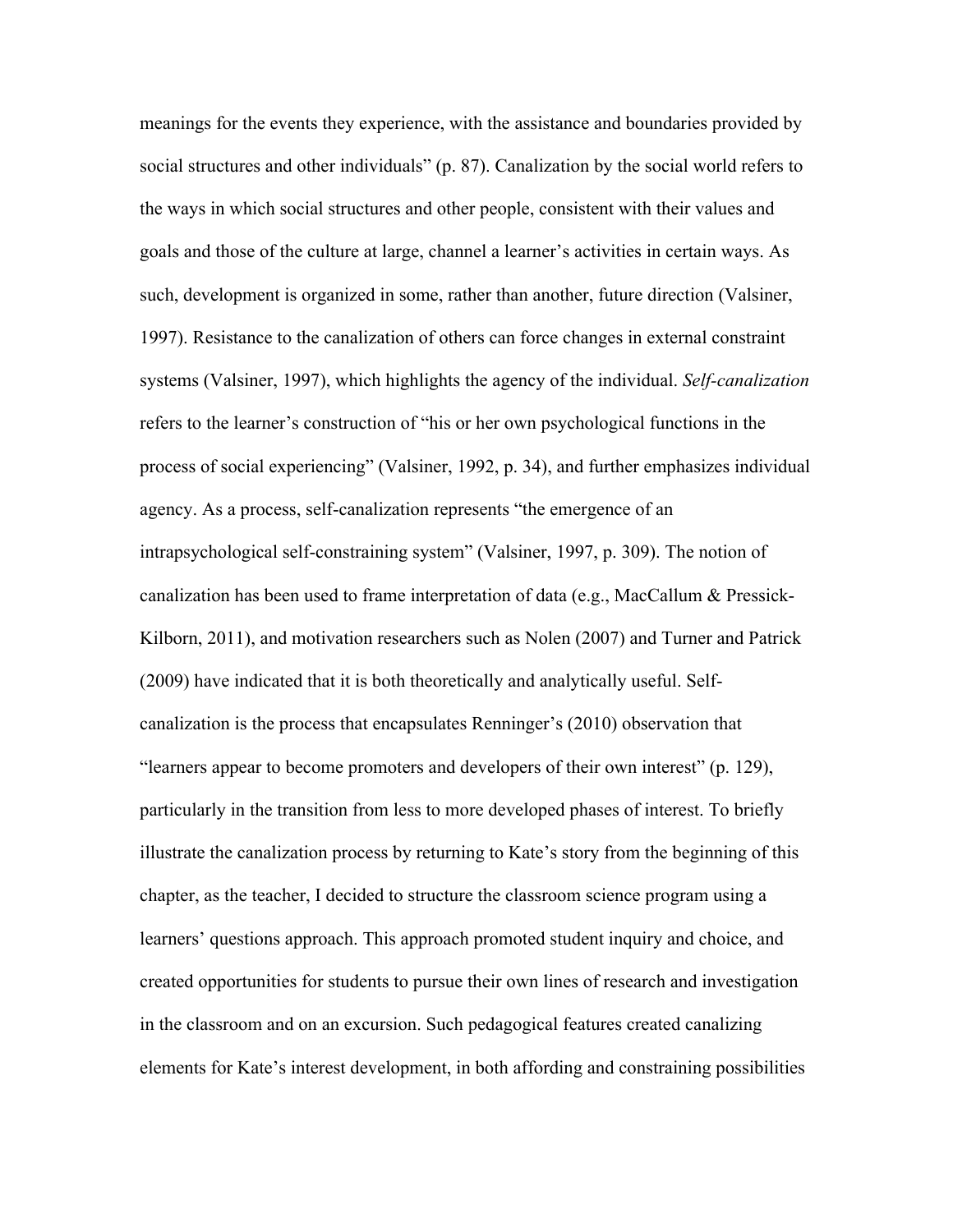for her participation. Books and other resources were available in the classroom for students to read widely. Kate's own emerging interest in the gastric brooding frog became self-canalizing, as she became increasingly directed by her own interest to engage with any resource or material relating to the frog. She was observed as placing focused effort into developing and sharing her own knowledge, and as a consequence, her interest.

In sociocultural theories, it is through the creation of intersubjectivity as people learn together that development becomes possible (Rogoff, 1990, 1998). For children and more experienced peers or adults to create zones of proximal development (Gallimore  $\&$ Tharp, 1990; Vygotsky, 1978), mutual understanding or intersubjectivity needs to be negotiated among the people engaged in learning together. A sense of *connectedness* between people in the context of learning is a vital aspect of the creation of intersubjectivity (Cole, 1996). Walker (2010) emphasized the nature and quality of interpersonal relationships as being important to internalization and externalization processes. Intersubjectivity is continually being negotiated in relation to specific activities, including among children and adults with established relationships. The creation of intersubjectivity enables the negotiation of shared purpose, focus, and values (Rogoff, 2003). Connectedness is related to what Palmer (2009) and Dohn (2011) referred to as social involvement, which incorporates a sense of belonging, in terms of perceived relationships to teachers and peers and the associated positive feelings. The notion of connectedness, however, also extends to the personal meaning or relevance of what is being learned, and the sense of involvement with, and significance of, the knowledge of a particular domain or topic. There is thus a cognitive aspect to this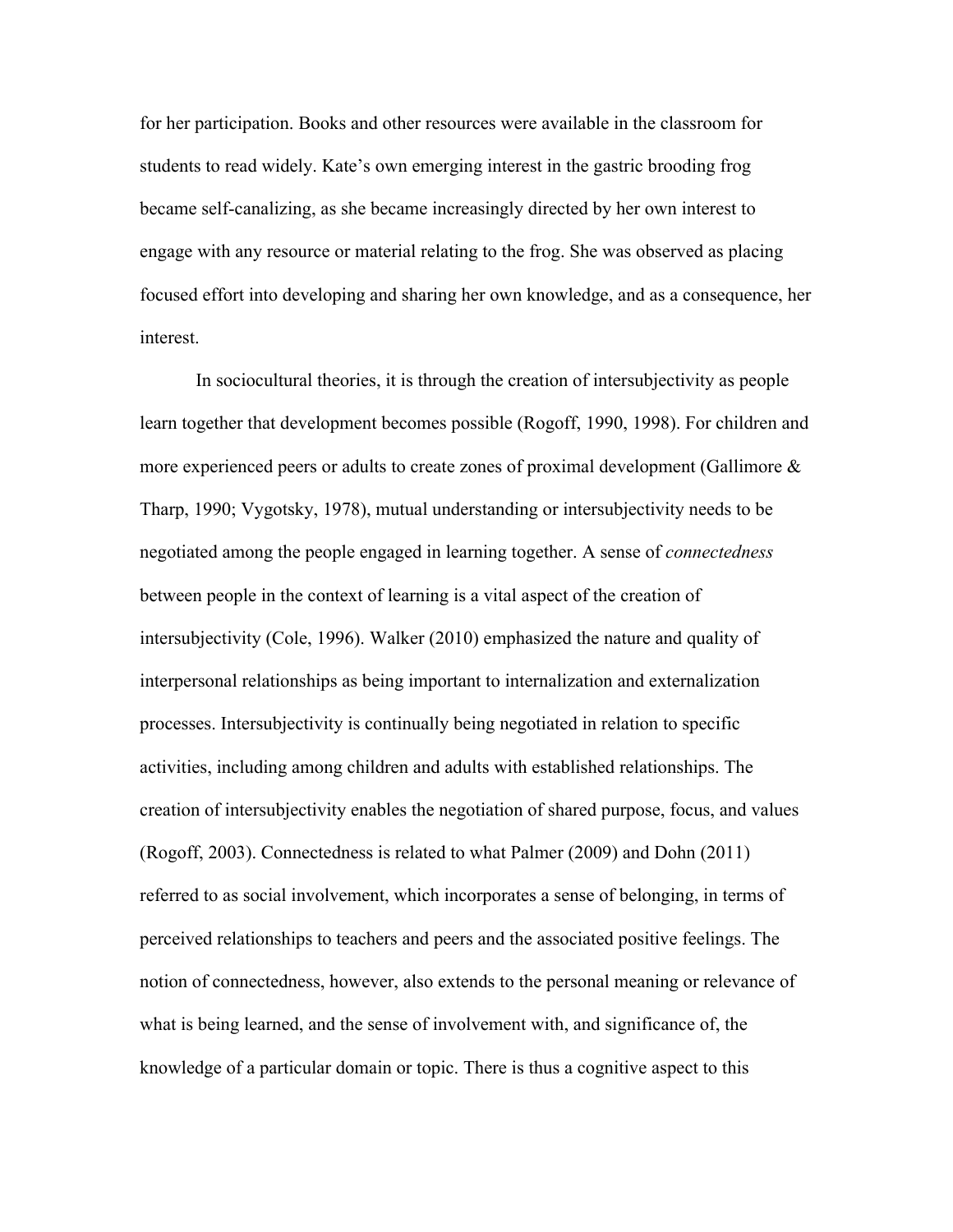concept: the individual learner experiences a sense of connectedness to disciplinary content, and actively engages in reflecting on it to ask questions, explore, and reorganize understanding (Renninger & Riley, 2013). It appears as though the desire for, and experience of, connectedness triggers and promotes interest development. To draw again on Kate's story, there was evidence of connectedness for Kate with the shared activities of the classroom, observed in her active participation in researching her chosen animal, and in preparing and presenting her written report, such that she was perceived as an expert in the classroom by her peers. Kate's focused engagement also was indicative of her sense of connectedness with the content, which was triggered through initial surprise about the tadpole phase in the frog's development, but sustained over the course of the unit. Her increasing knowledge acted as a trigger for deepening her interest and her sense of connectedness with the content; in this more open learning environment, learning itself appeared to serve as a trigger (Renninger & Riley, 2013) for Kate's interest development.

# **A Case Snapshot From a Qualitative Classroom-Based Research Project**

To further illustrate the processes of canalization and connectedness in explaining how triggering works, I now share a case snapshot I selected from a qualitative classroombased project I conducted, drawing on a design-based research methodology (Reimann, 2011) in the tradition of Brown (1992) and Guthrie and Alao (1997). Guiding instructional principles were developed during a 3-month pilot project, incorporating findings from studies of interest and motivation in classroom settings (Ainley, 2001; Bergin, 1999; Meyer & Turner, 2002; Mitchell, 1993) and studies of science classrooms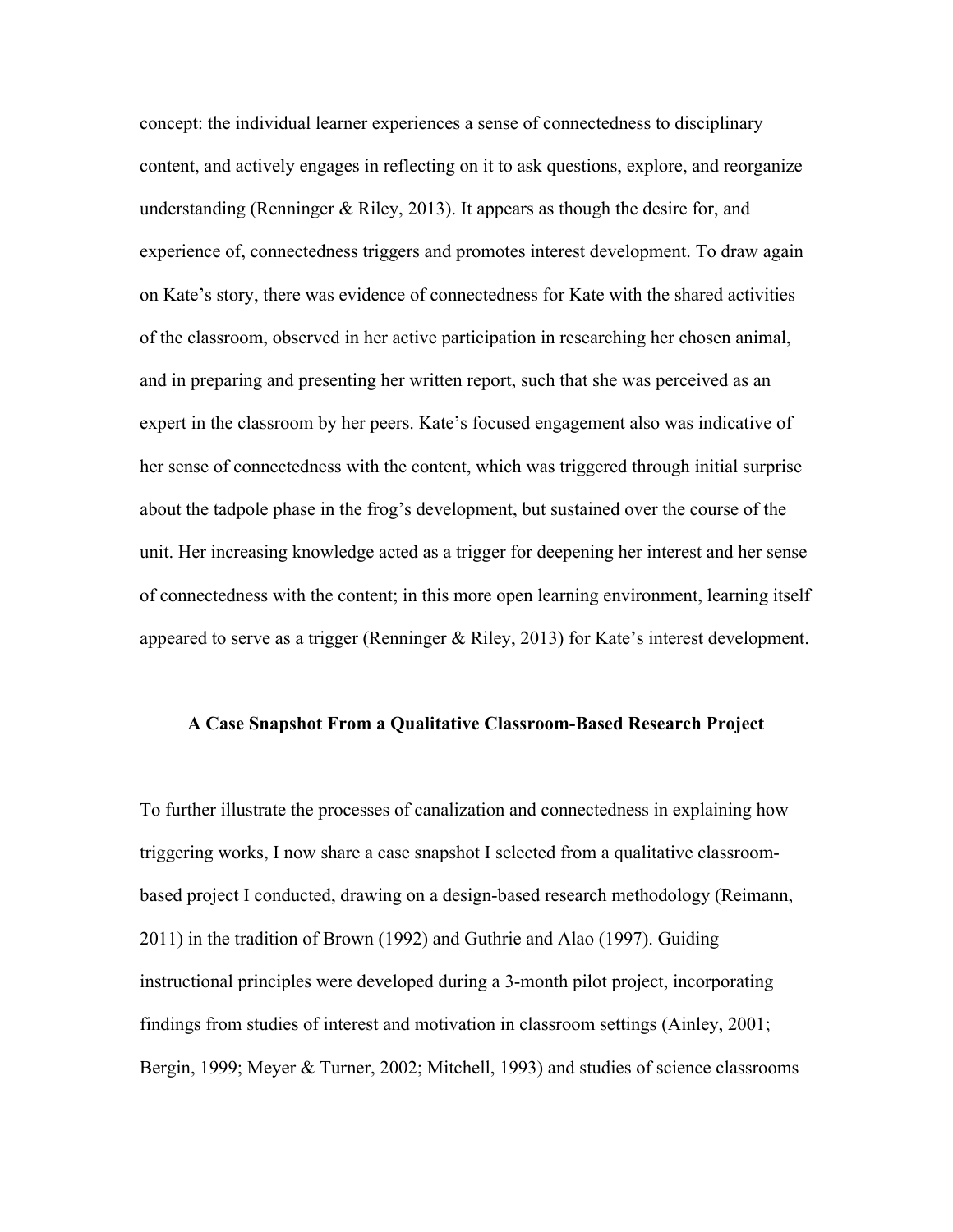as learning communities (Brown, 1997; Roth & Lee, 2006). The main phase of the project then involved a Grade 5 classroom teacher, Ms. Wheeldon, in collaboratively designing and implementing inquiry-based learning units in science and technology, on the basis of these instructional principles. I conducted this study in Ms. Wheeldon's Grade 5 elementary classroom in an independent fee-paying girls' school in Sydney, Australia. There were 26 students (ages 8–10 years) in the class, who were from families of middle socioeconomic status and ethnically diverse backgrounds, including Greek, Lebanese, Chinese, Indian, and Korean. Six students were purposively selected as "focus" participants in the research on the basis of initial observations of their expressions of interest, or lack thereof, in science. Ms. Wheeldon had been teaching Grade 5 for 3 years at the time of the study.

My role as the researcher in the study was as a participant observer during the students' weekly science lessons. I observed their learning about two topics: electricity and energy resource conservation (a 10-week unit, Term 1, February to April) and egglaying animals and the role of zoos in animal conservation (a 10-week unit, Term 2, May to June). Data collected focused on the interaction among teacher actions, collaborative student activities, and individual student actions. The findings reported in this chapter are based primarily on data collected using student interest trajectories. All students were given a numbered list of all of the activities following the first six lessons of the unit on eggs and egg-laying animals. The students were then given a blank graph, with a 7-point, Likert-type scale of levels of interest on the vertical  $axis<sup>1</sup>$  and the activity number on the horizontal axis. They were asked to think back to each activity, and retrospectively chart

 <sup>1</sup> Ratings ranged from 1 (*not interested at all*) to 7 (*very interested*).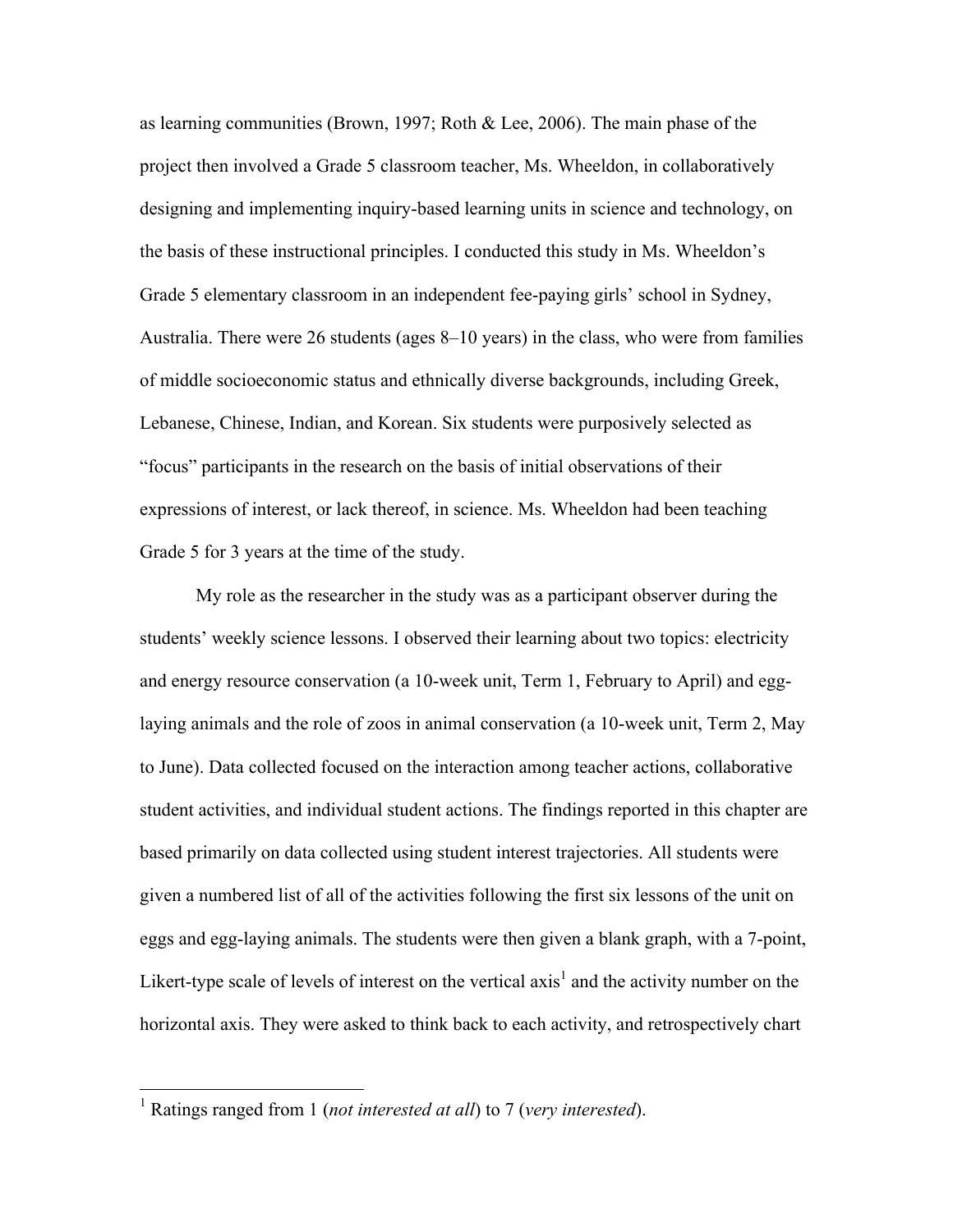how interested they remembered feeling in comparison with the other activities they had completed. Class discussion prior to charting trajectories revealed that the students considered themselves to be interested when they were "into it," "when it gets your attention," and "you like it" (students' responses during a class discussion); in each case, "it" appears to refer to an object or activity. This process of generating trajectories meant that particular aspects of pedagogical practice that have consequences for interest development were identifiable in the trajectory patterns across students. Trajectories were also used as a stimulus for discussion in interviews with focus students to explore their reasons for rating particular activities. Other strategies for data collection used in the wider project that are also sources for further contextual information in this chapter include researcher field notes, video- and audio-recorded classroom episodes, still photographs, semi-structured interviews with focus students during the main phase of the study, and then, 5 and 12 months later, and written student reflections.

In this chapter, one particular lesson is described from the unit on egg-laying animals.<sup>2</sup> The unit was based on the learners' questions approach (Faire & Cosgrove, 1988). The focus lesson took place during the "exploratory activities" stage and was designed to provide students in the class with a shared learning experience to develop their knowledge and understanding of the topic, upon which they could base their questions to guide further investigation. The salient features of this lesson are discussed in relation to canalization and triggering, with a specific focus on possibilities for and constraints on interest development. The participation of three of the focus students—

 $2 \text{ Accounts}$  and analysis of activities from the electricity (physics-based) learning unit are included in Pressick-Kilborn and Walker (2002), Walker et al. (2004, 2010), and MacCallum and Pressick-Kilborn (2011).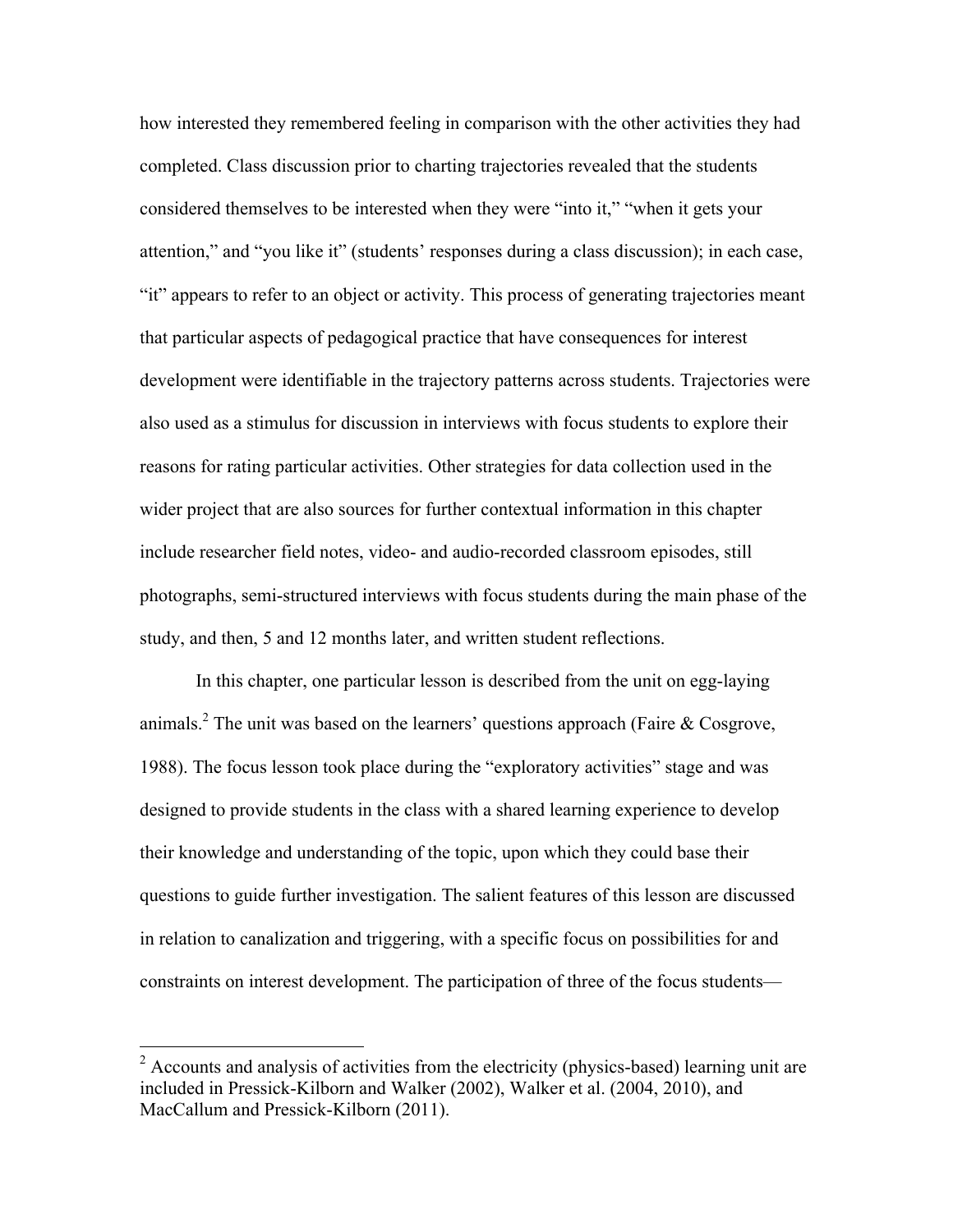Michaela (evidence of early phase of interest development), Eleni, and Philippa (both later phase)—is highlighted, with consideration of participant observations and students' self-reports of interest to inform discussion of perceived connectedness to the task and topic and to their peers and teacher, Ms. Wheeldon. The students selected are at different phases of development of interest in the topic, which enables a focus on how individual learners create meaning related to particular triggers and how reasons may differ for the experience of interest in the same activity.

# **Focusing on Lesson 3: Dissecting a Chicken's Egg**

In this 70-minute lesson, excitement among the students was generated from the outset as Ms. Wheeldon introduced the investigatory task of dissecting a chicken's egg as the focus. Following this brief introduction, the students watched a 10-minute informative documentary video about eggs. This had a clear purpose, as the students were aware that they would be using this knowledge in the focus activity for the lesson. Ms. Wheeldon then drew on the knowledge that the students had developed through the video to direct a class discussion about "parts of an egg to look out for." She recorded the parts that the students identified, writing these on a board at the front of the classroom so that all students could make reference to these during the dissection activity. Although this part of the lesson was quite strongly teacher directed, the students were able to contribute their ideas about the features of an egg, providing opportunity for student input.

The main stage of the lesson was student-directed, with opportunities for creating multiple pathways along which the activity could develop. Each student was given her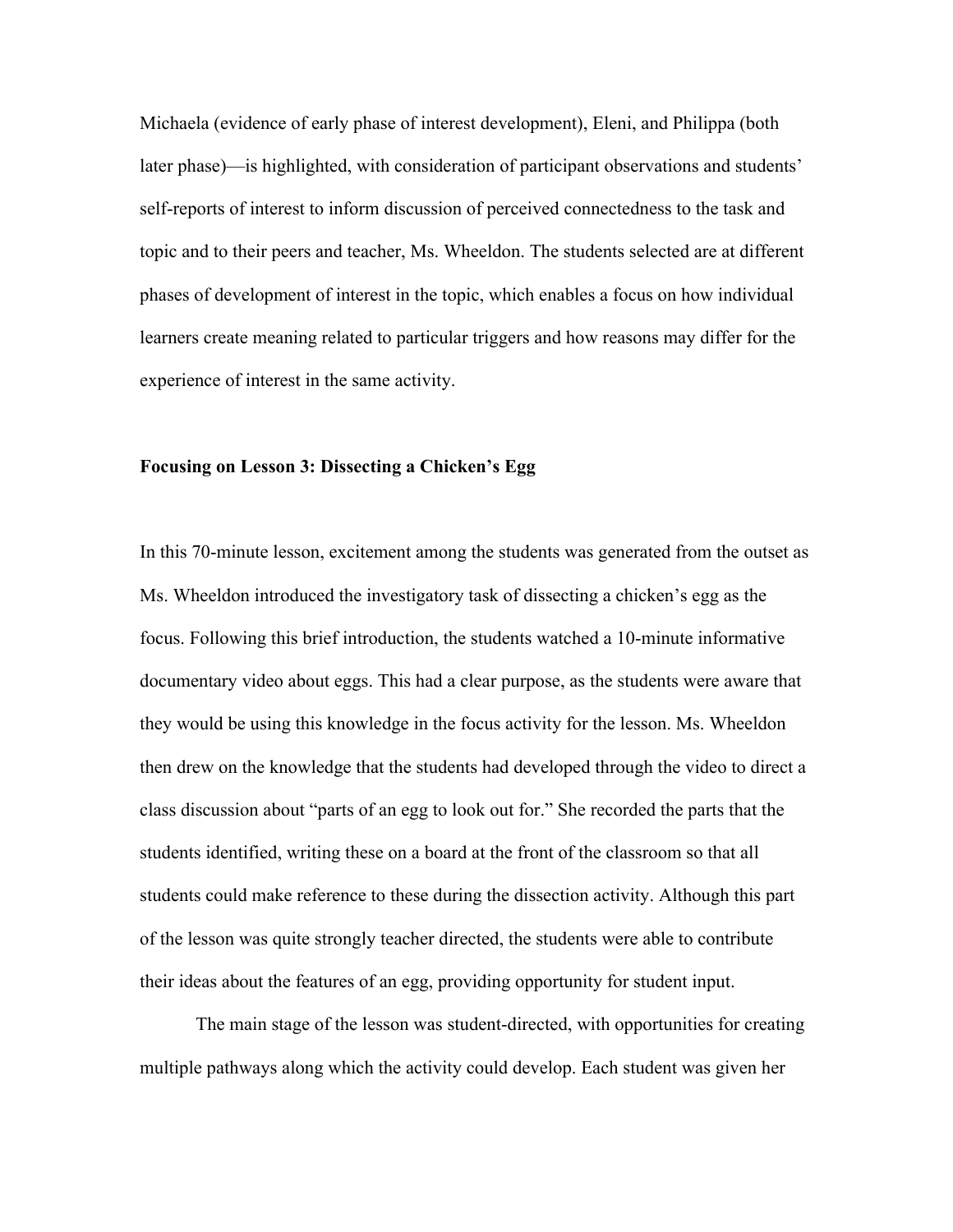own raw chicken's egg to crack open and dissect. There was a general sense of excited anticipation in the classroom as students each gathered an egg on a plastic plate. Although this was an individual task, the girls were clustered in groups, so that they discussed their progress with peers. Within these groups, various discoveries were made at different times and loudly and excitedly shared with others in the group. Students were using specific terms that had been recorded on the blackboard, such as *chalaza* and *membrane*. There was much laughter and squealing as well! The teacher and researcher were frequently called over to groups, often with urgency evident in the students' desire to share what was of interest at that moment. The students had ample time to engage in this highly tactile activity, including time for playful exploration once they had identified key features of their egg. When it came time to pack away, some students developed a side investigation at the garbage bin. They each held the yolk by its membrane over the bin and then waited to see how long it would take to break. As Anna walked back to her desk, she exclaimed, "That was the best thing ever!"

To conclude the lesson, Ms. Wheeldon directed a class discussion about the functions of the parts of an egg the students had located. Drawing on their firsthand experience, the students then were given the task of sketching a labeled diagram of a cross-section of an egg in their science workbooks.

#### **Focusing on Michaela, Eleni, and Philippa During Lesson 3**

The description of the structure of the lesson recounted in the previous section indicates certain possibilities for student involvement and opportunities for interest to develop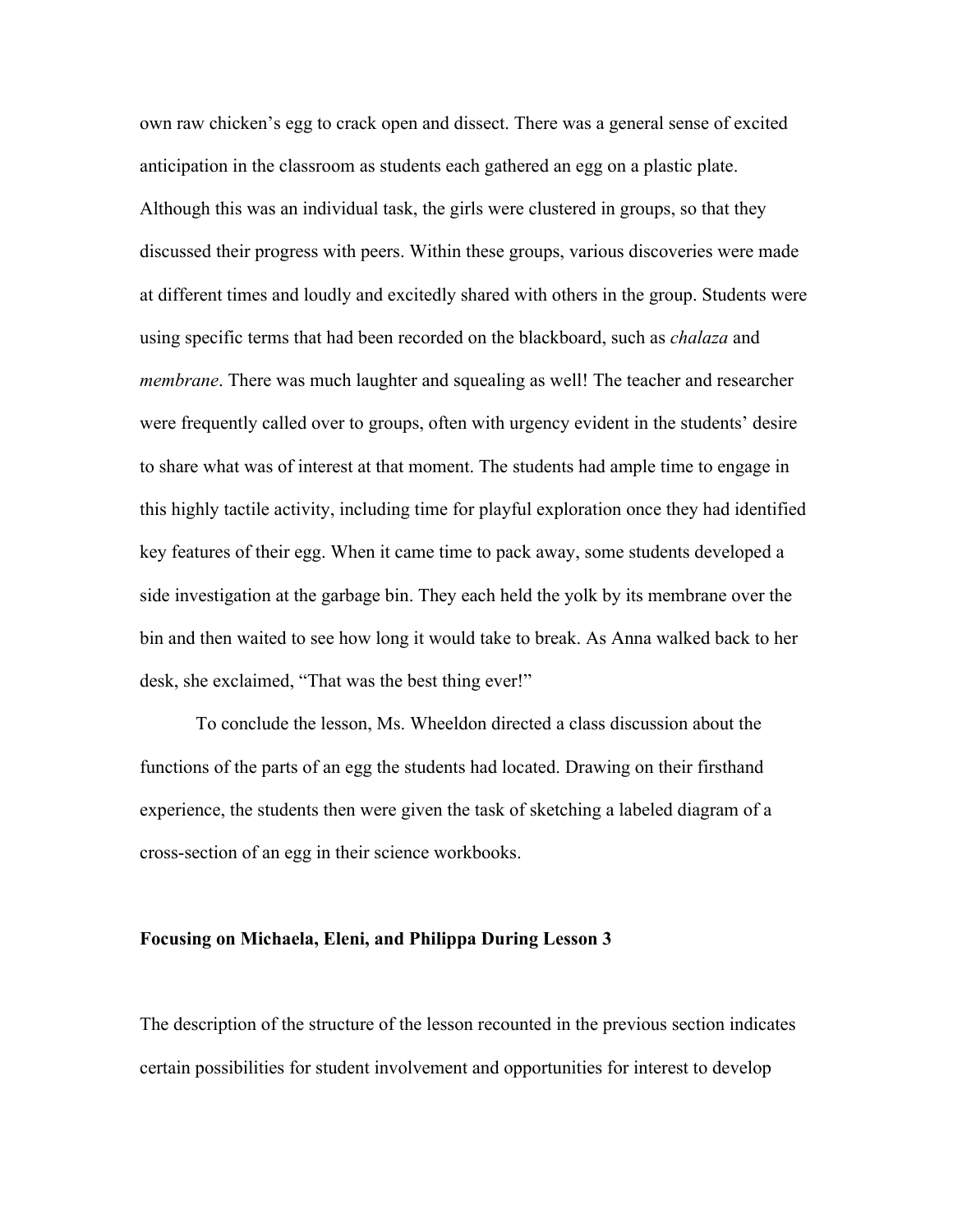along particular pathways or channels, because of the materials available, the task attributes, and the overall structure of the lesson as designed by the teacher. The documentary video and teacher explanation and elicitation contributed to clarity of expectations for the dissection task. The purpose of watching the video was clear to the students, who appeared to understand that viewing it would help them complete the dissection task. The dissection was an individual activity; however, there was an explicit expectation from the teacher that students would provide collaborative support for one another. Students could work at their own pace, with teacher support for autonomy. By focusing now more specifically on Michaela, Eleni, and Philippa, insights can be gained into how the individual students' own actions and interests directed their involvement and possibilities for creating and pursuing particular pathways.

*Michaela.* Michaela was observed to be at an earlier phase of interest development in relation to the eggs topic, with greater fluctuations and shifts in her interest both observed and retrospectively self-reported by Michaela during the different stages of this lesson. During the video, Michaela was attentive. She had no off-task "side conversations" with peers, as had been observed in previous lessons. She rated herself as experiencing a high level of interest, and later wrote in her reflection that she felt "very interested because you learnt a lot from a video and you usually don't." Novelty was a trigger for Michaela's interest at this initial stage in the lesson. Michaela was actively involved in the class discussions. She raised her hand and volunteered one of the parts of an egg during the brainstorming. It was evident that Michaela wanted to be a part of the dissection activity and engaged in identifying specific parts of the egg. She located the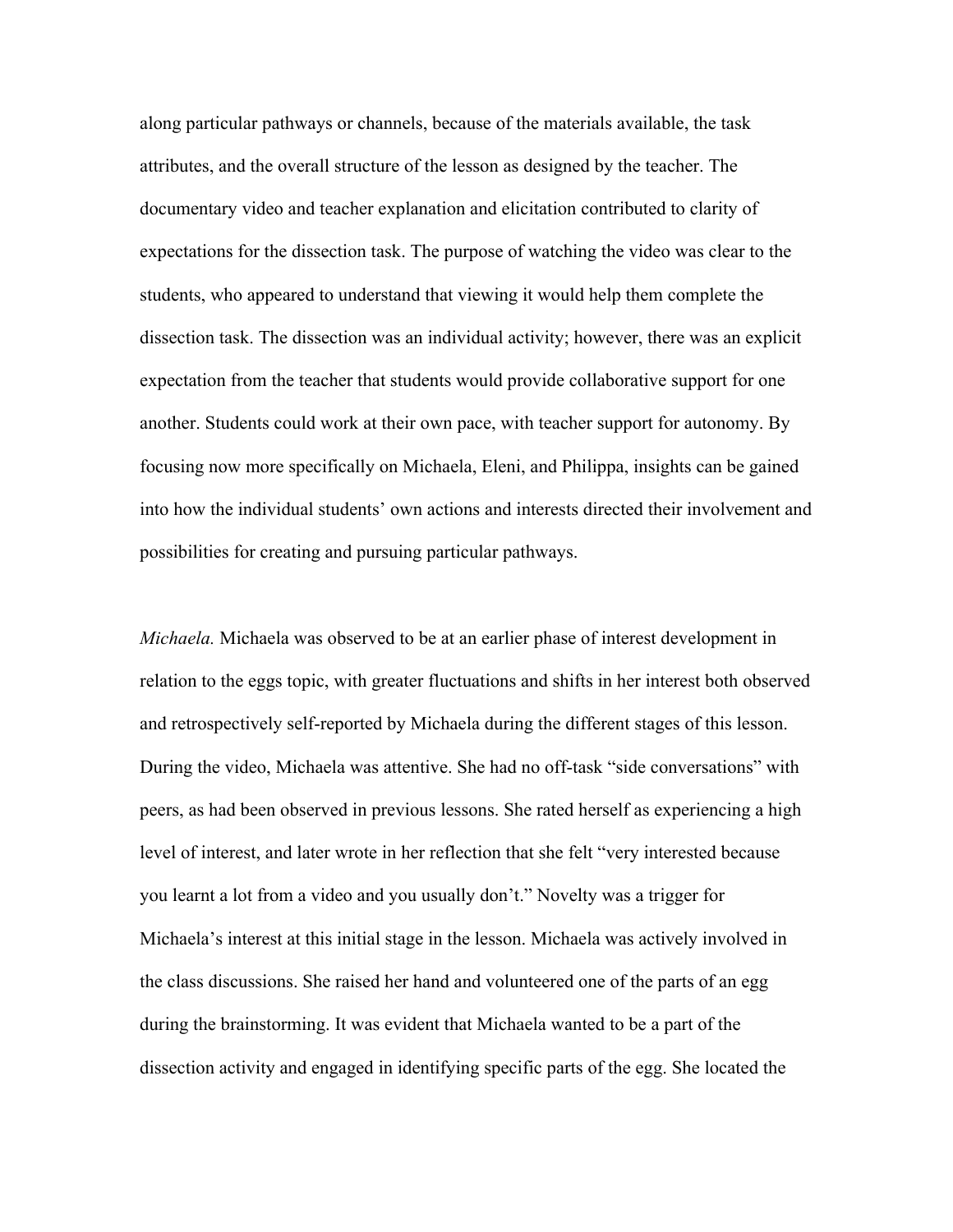membrane inside the shell and showed it to peers in her group. Michaela initiated conversation in the class discussion at the end of the lesson, when Ms. Wheeldon asked "Is there anything else?" in relation to recording parts and functions of a chicken's egg. Later, Michaela accurately recalled specific features and reflected that "It was terrific and I saw the chalaza, air sack, germinal spot, and albumen." For the dissection task, Michaela's interest trajectory peaked and she reported herself as feeling very interested. The task of labeling an egg, however, was rated by Michaela as her feeling lower than not interested at all, indicating extreme fluctuation in her interest between the second and third tasks in this lesson. Michaela experienced considerable fluctuation in her interest during this lesson, with evidence of greater dependence on contextual, task-related triggers.

*Eleni.* From the outset of this lesson, Eleni's engagement was evident. Her face lit up in visible excitement as Ms. Wheeldon introduced the egg dissection task. I was sitting close to Eleni during the lesson introduction, and she commented to me as an aside that she would definitely tell her younger brother about this, as he would want to do it at home. During the video, Eleni looked over to the class notice board, where the students' questions about eggs, posed in Lesson 1, were displayed. Later in her reflection, it became evident that her attention to the notice board at this time was related to her realization that the video had answered her question. At the end of the video, Eleni told her peers nearby that she found out things she did not know, and she rated herself as feeling very interested when she later completed her trajectory graph. Eleni was initially reluctant to use her fingers during the dissection task, and took up Philippa's suggestion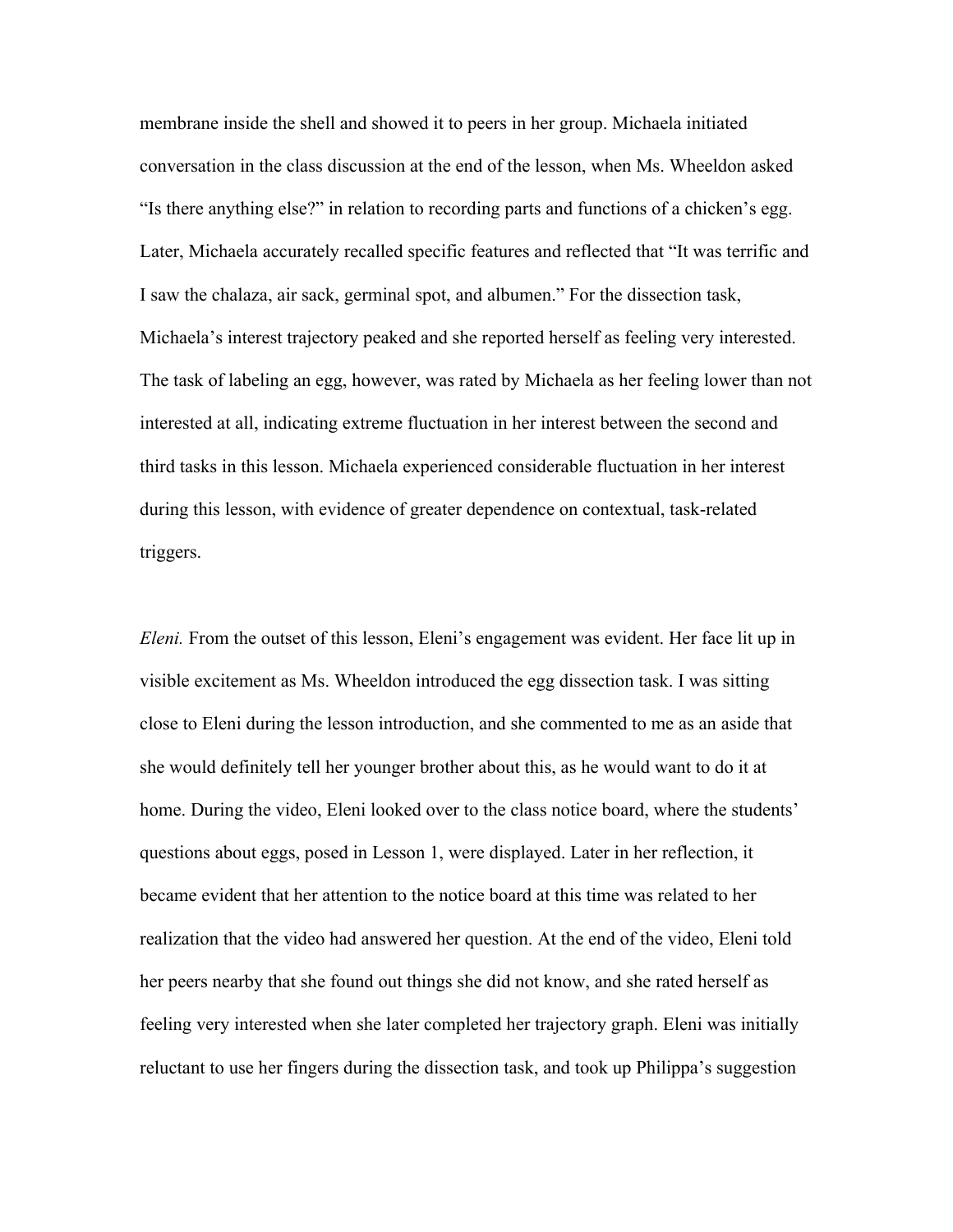to "use a paper clip as a prodder." Despite this initial reluctance, Eleni held the yolk in her hands at the end of the dissection and saved half of the shell to take home, carefully wrapping it in a tissue. She actively volunteered during the class discussions in the first and final stages of the lesson. Eleni's ratings of her interest for the dissection and labeling tasks extend beyond her feeling "very interested."

*Philippa.* Philippa was highly attentive during the video, volunteering during the class discussion that followed. Although she found the video interesting, it was the dissection task in which she experienced a very high level of interest. Philippa's facial expressions revealed her delight in using her hands to carefully identify the parts of the egg and she delicately separated the membrane from the shell and saved it. Novelty within this lesson was a strong aspect of Philippa's reflection on her interest experienced during the different activities. "I really enjoyed the video because it taught me many things that I never knew before." The egg dissection was also a new experience for Philippa, "just so intriguing because it was the first time I got to touch the insides of a raw egg."

To contextualize the tasks within this lesson in relation to students' trajectories across tasks in other lessons in the unit, Eleni experienced consistently high levels of interest in the egg-laying animals topic that the class was studying (valuing of the *topic* evident). Philippa's experiences of interest, however, fluctuated across different tasks but were relatively positive overall (valuing of the *domain* of science and technology evident), and Michaela experienced extreme highs and lows in relation to her interest in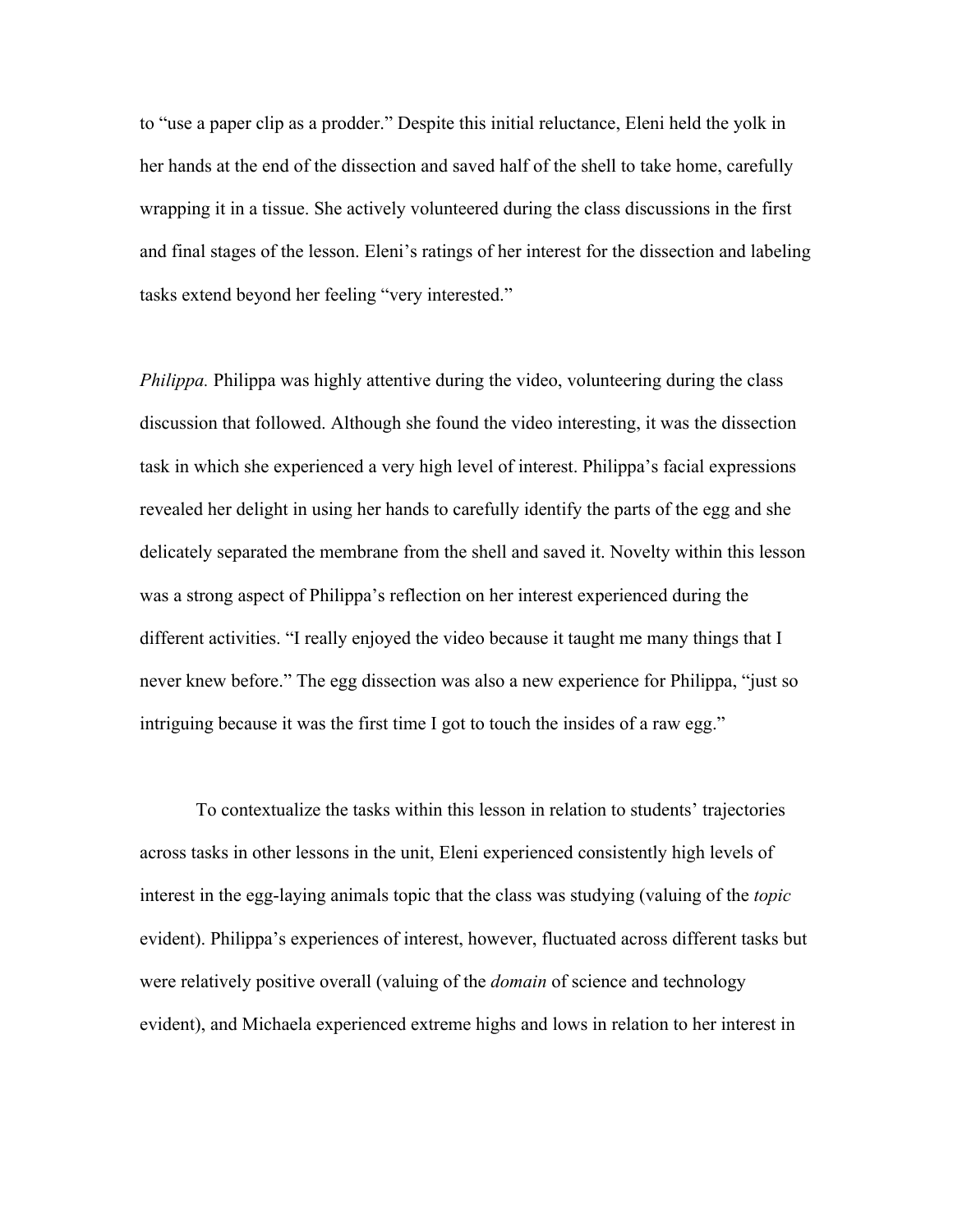tasks, sometimes within the same lesson (valuing of *tasks* evident), as was the case in the snapshot shared here.

This case snapshot has revealed the variation in individual students' experiences of interest within the same classroom community. The tasks within the lesson designed by Ms. Wheeldon had characteristics that included potential interest triggers, with the purposeful inclusion of a video that afforded knowledge acquisition, a hands-on and novel dissection task that related to knowledge developed through watching the video and that promoted social involvement and autonomy, and a concluding task that fostered reflection on the content of what had been learned (Dohn, 2013; Renninger & Su, 2012). Yet for each of the three students, the lesson was experienced differently in terms of the ways in which the tasks and context contributed to canalizing their interest and promoting connectedness.

#### **Implications for Research**

There is a need for studies of interest in authentic classroom settings over time, so that initial interest triggers as well as triggers for development at different points—from one phase of interest to the next—can be investigated. As Valsiner (1992) and others have observed, a challenge in studying interest is that we often do not recognize interest until it has emerged. Empirical studies, therefore, need to be designed in such a way that the developmental processes leading up to the emergence of recognizable interest becoming the focus of the research. Such an approach to research design should enable further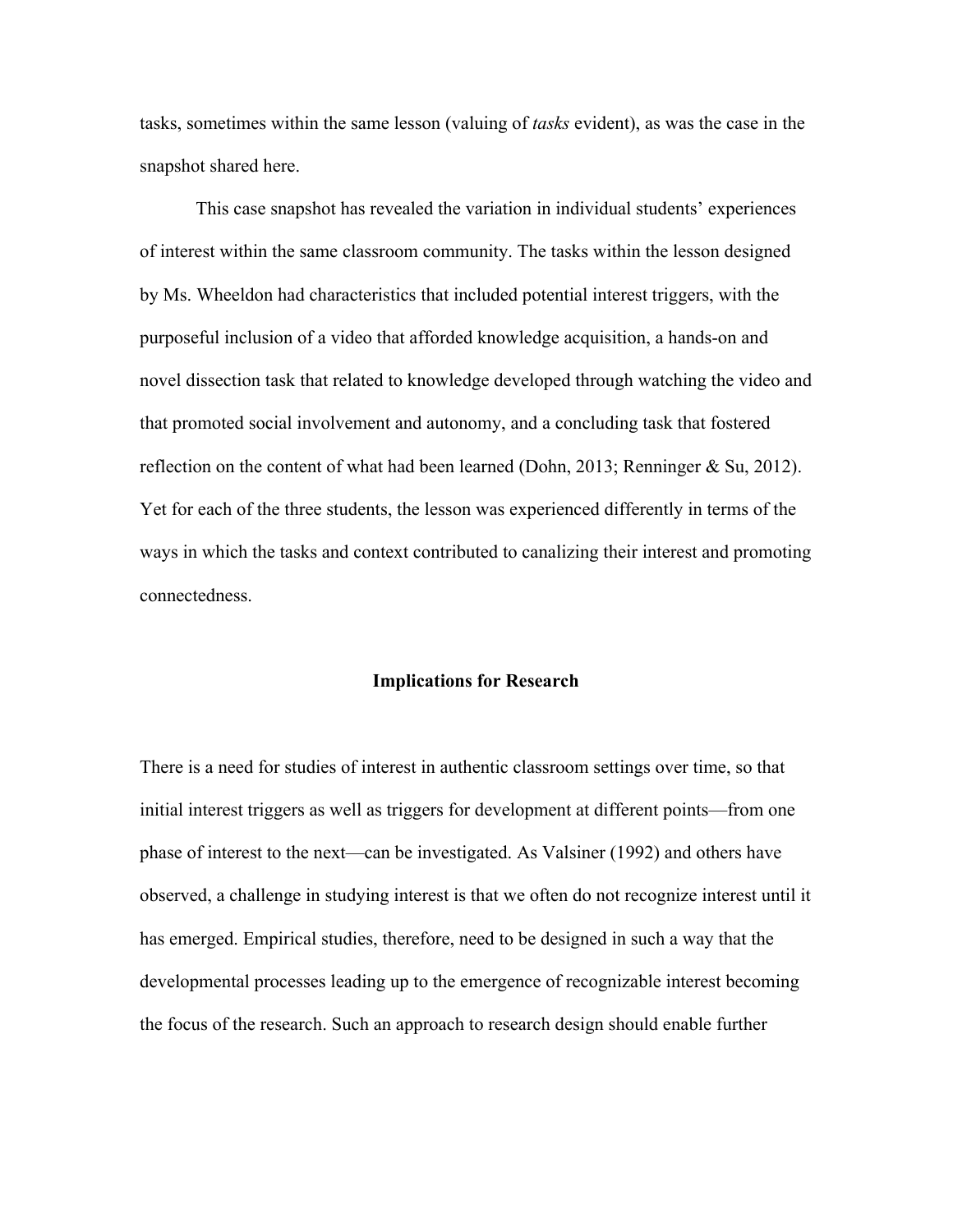study of triggers for interest development, in the context of dynamic and authentic interactions between individuals and situations for learning science.

The potential of sociocultural and situative theories (Nolen  $& Ward, 2008$ ) in explaining interest development is yet to be widely investigated. Valsiner (1992) explicitly framed a theoretical discussion of interest from a sociocultural perspective, and Renninger (2000) drew on aspects of sociocultural theory in a review of research. With the exception of Lightfoot (1988), it is not until more recently that empirical studies framing interest from these perspectives have been reported (Dohn, 2011, 2013; Nolen, 2007; Pressick-Kilborn & Walker, 2002; Walker et al., 2010). Particular strengths of such perspectives appear to be the conceptualization of the individual and context as inclusively separate and dynamically interdependent. Continued studies in science education contexts, which draw on key notions from these perspectives, are needed to establish the usefulness of sociocultural and situative theories in interpreting research data gathered in authentic classrooms, and for understanding the interest construct and explaining how interest develops. For example, the salience of different sources that trigger interest may change depending on a student's phase of interest development, and research that focuses on students' participation in ongoing science activities is needed for such questions to be answered. The recent research of Renninger and her colleagues (Renninger & Riley, 2013; Renninger & Su, 2012) takes this approach.

#### **Implications for Practice**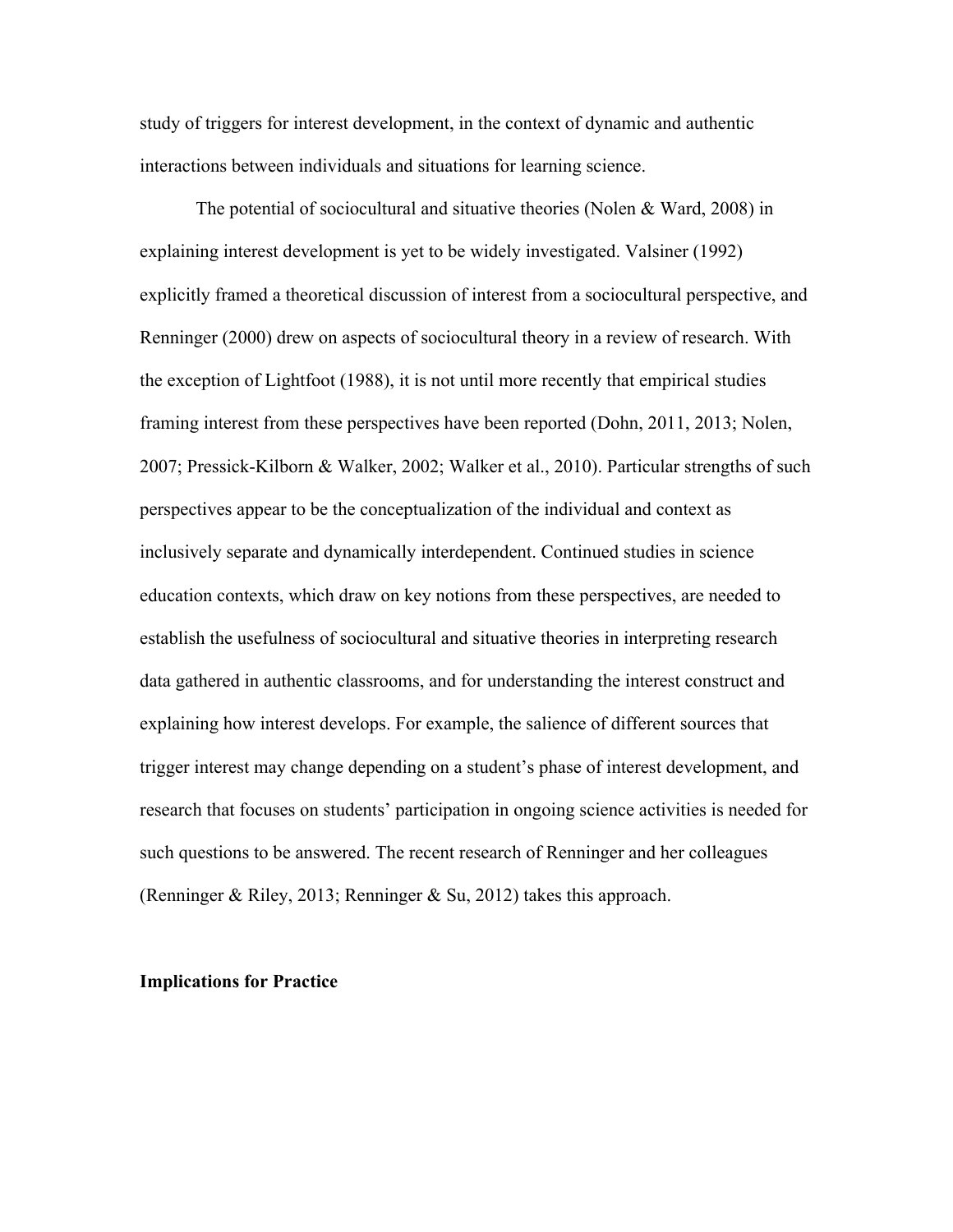The main implication for classroom practice is the vital role elementary science teachers play. First, teachers must plan and program science-based learning experiences that are personally meaningful and relevant to students, yet also provide elements that are surprising, novel, wonderful, and complex. The decisions a teacher makes about the content focus, the sequence and types of tasks, the grouping structures and provision for individual work, the physical and human resources, the use of display boards in the classroom, and the allocation of time all create opportunities for and limitations on the development of interest. Tasks that allow students to pursue lines of inquiry guided by curiosity questions can support the triggering of interest, through providing opportunities for students to deepen their knowledge about aspects of a topic that have personal meaning or that provide a stimulus for wonder. Teachers need to be aware of the ways in which their pedagogical decision making contributes to creating affordances and constraints on children's development of interest. Hands-on activities, such as investigation through fair testing and design-and-make tasks, provide opportunities for students to develop, apply, evaluate, and reflect on their understanding. Such activities may trigger interest development by raising new questions for students, highlighting another aspect of a particular topic that they have yet to understand or a skill that they need to develop. The very nature of hands-on activities also seems to promote interest in learning science. Furthermore, opportunities for students to encounter "the real thing" through excursions and field trips appear key to creating potential triggers for students' interest development in science. Explicit connections made between students' schoolbased learning and their experiences outside of school, in their families and other community groups, should also be included in the design of classroom-based programs.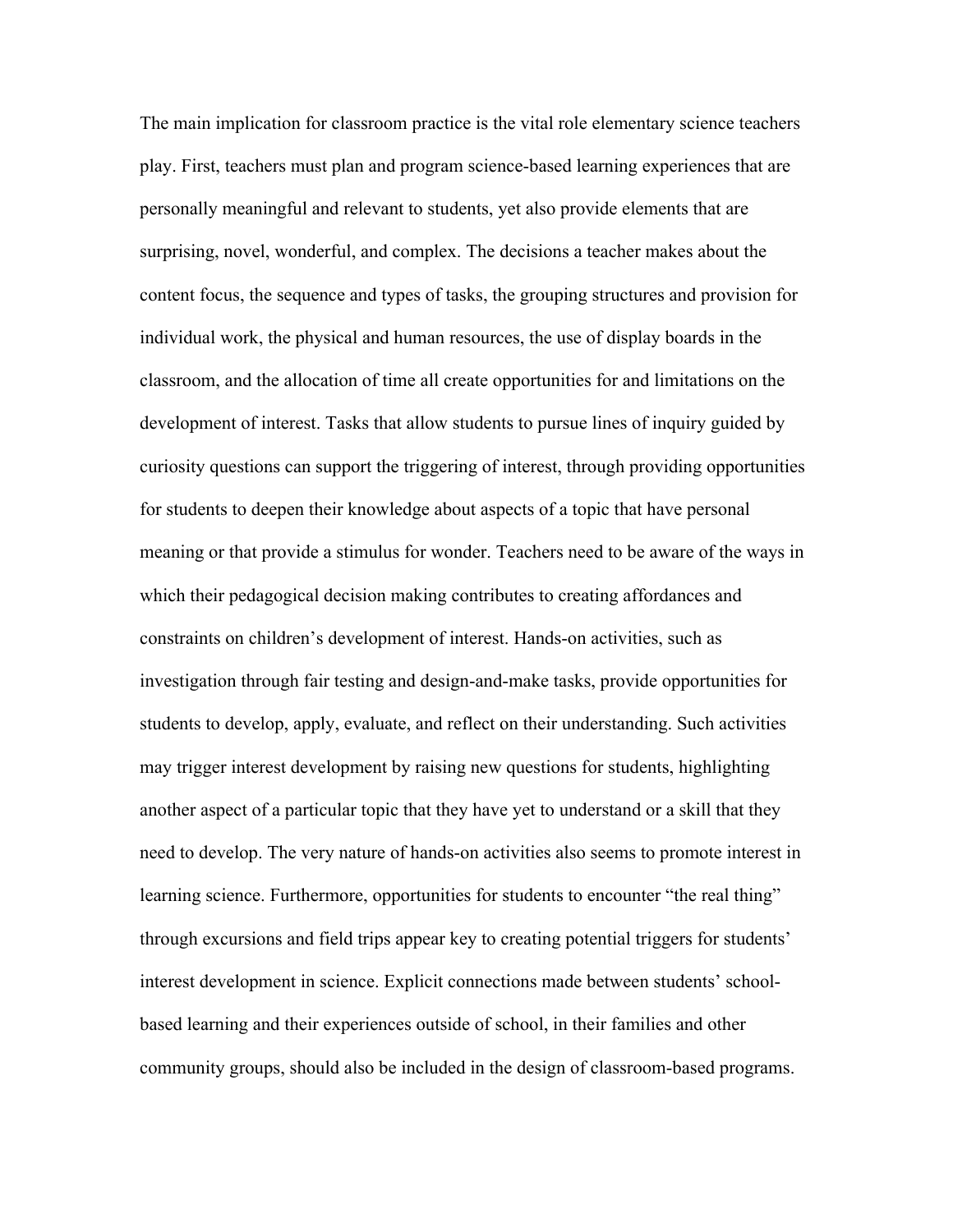Emphasizing relationships across the communities in which students participate is likely to promote triggering at various points in the development of interest, through enhancing connectedness by supporting the personal relevance and meaning of science-based tasks and topics.

Second, teachers are potential models of interested learners, with whom elementary students often experience a sense of connection. This is an area for which there are few empirical investigations (Long & Hoy, 2006), although Renninger and colleagues (Lipstein & Renninger, 2007; Renninger & Riley, 2013) have acknowledged the role of the teacher in the triggering process. It seems that when students perceive their teachers as interested and responsive to their own learning, as well as interested in the tasks and topics of the science program, there is the potential for a sense of connectedness to develop between students and their teachers, and for interest to be triggered. Such connectedness enhances the potential for shared meaning and focus to develop in the classroom. "When students see their teacher's wonder, they recognize that wonder is what they too are experiencing. When they see their teacher's excitement about learning, they recognize their own excitement" (Metcalfe & Game, 2006, p. 103). Students need to see their teachers' interest and actions within learning contexts, in order for them to develop interest themselves (Dewey, 1913). Nonverbal cues, such as facial expressions and the use of gestures, as well as articulations by the teacher related to interest, provide students with a basis for their impressions of a teacher's interest in learning.

Finally, it is important to return to the unique nature of interest as a motivational variable that combines cognition and affect. Although teachers play a critical role as models for students' valuing of and enjoyment in learning science, they also are vital to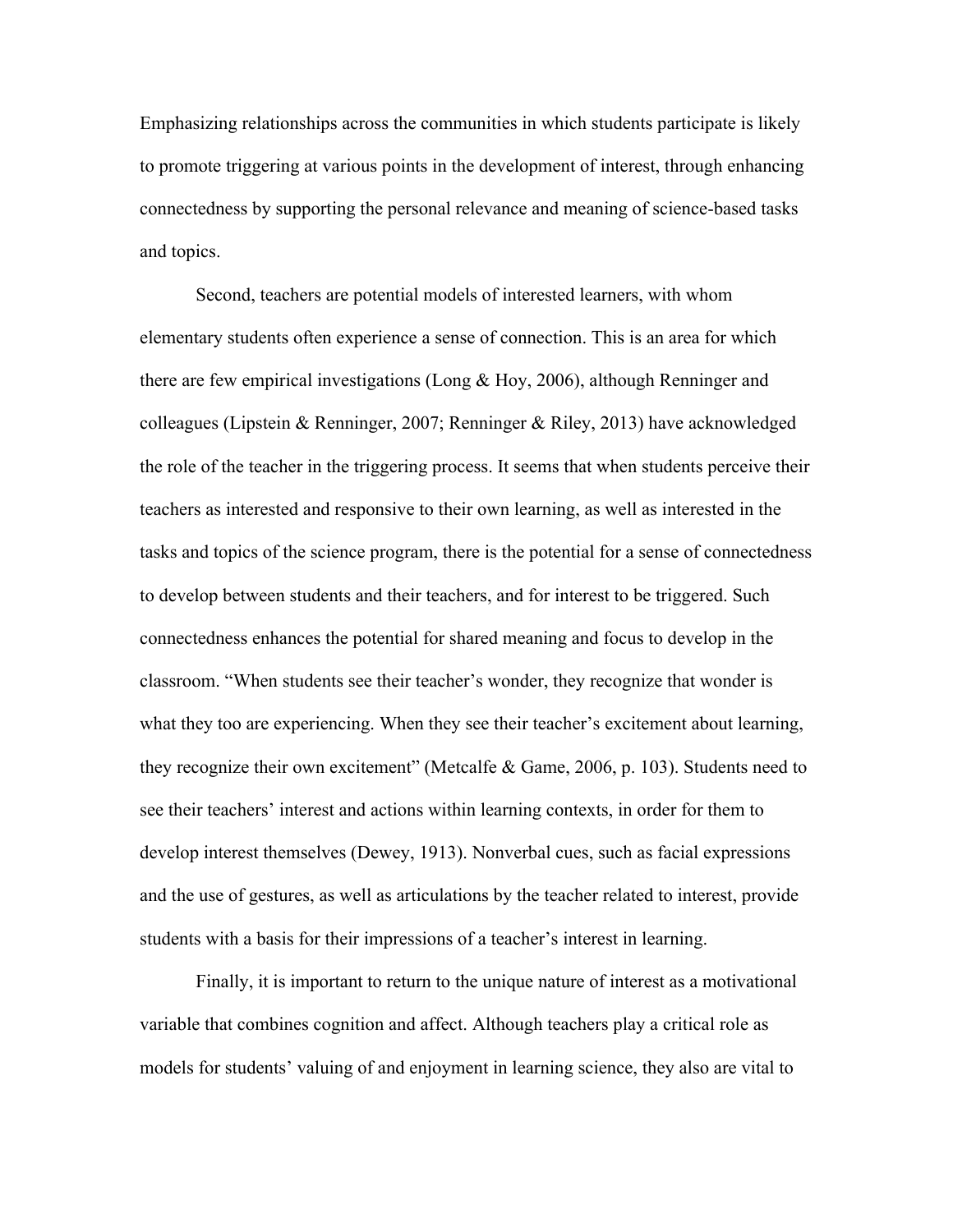helping students to connect with key science concepts, so that deep and broad knowledge and understanding develop. As part of the triggering process, students need to experience interest in scientific knowledge (Krapp & Prenzel, 2011) and a sense of personal connectedness to that knowledge. Elementary teachers need to have sound conceptual understanding of a range of science topics, and preservice and in-service professional learning should focus on ensuring that teachers' own knowledge does not limit the potential for students to engage with expert knowledge in the domain.

# **Concluding Thoughts**

The broad question that focuses this research is how teachers' pedagogical decision making can support elementary students' development of interest in science. A specific contribution of this work is the framing of interest from a sociocultural perspective. As highlighted in this chapter, sociocultural and situative perspectives have only relatively recently been used to study interest in classroom-based learning environments, and further research is needed to continue to develop such theories. The utility of notions drawn from sociocultural theories, such as canalization and connectedness, needs further investigation.

Discussion of the implications for research and practice points to the continued need to conduct interest research in authentic classroom settings over time. The focus of such research should be to better understand and explain how contextual and individual aspects of interest interact as interest develops. Such an understanding will support teachers in designing and implementing classroom-based science programs that trigger, deepen, and expand students' interest in the discipline, at all phases of interest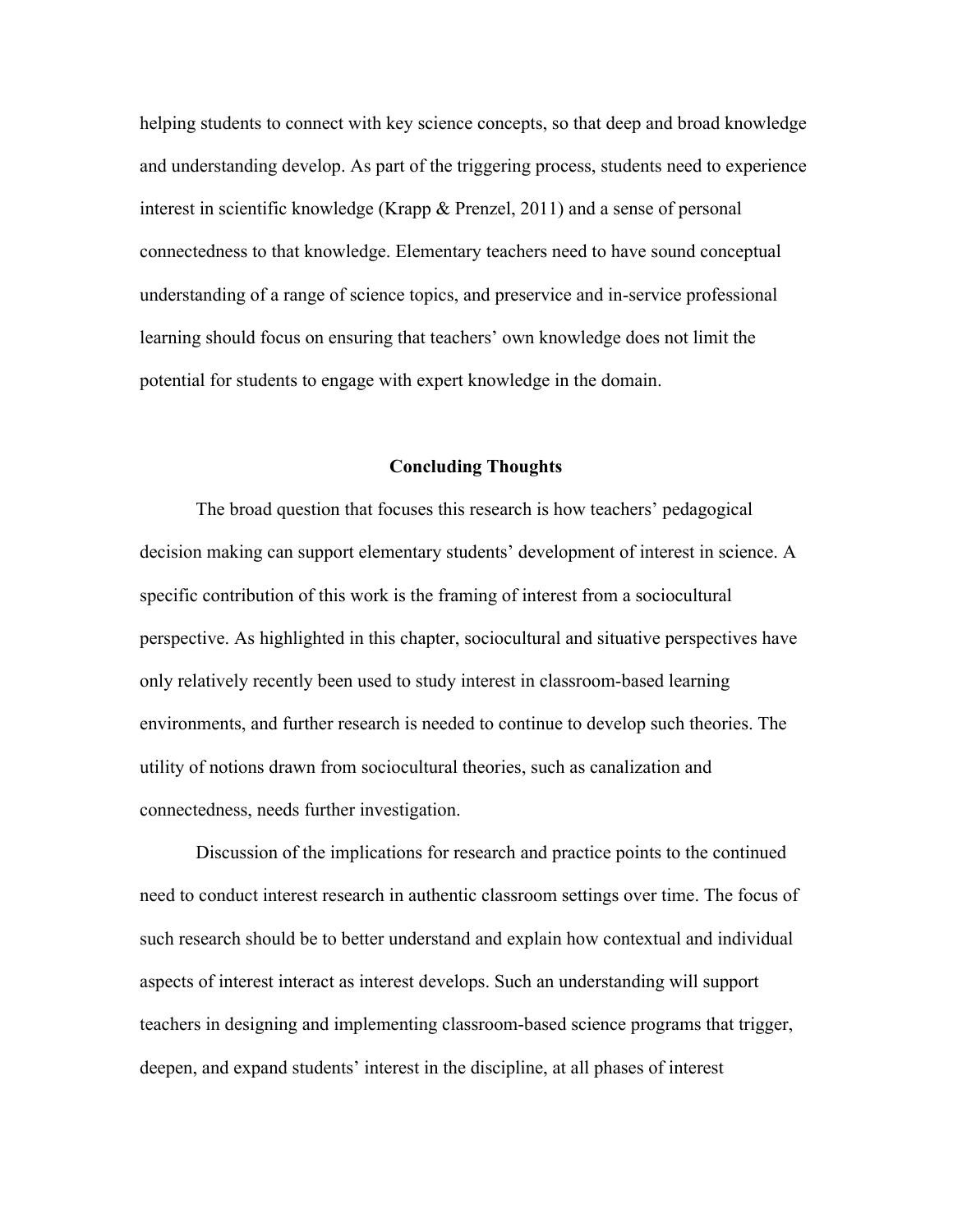development. Descriptions and analyses of such classroom-based elementary science programs have the potential to make important and insightful contributions to the research and professional literatures.

Conducting research in complex settings, such as classrooms, presents particular challenges for both studying and conceptualizing interest. A challenge for future interest research is the further development of methodologies and research designs that contribute to both advancement of theory and applications in science teaching practice. Studies that have the input of researchers and classroom practitioners in their design and interpretation should ensure the robustness and relevance of theories of interest for classroom practice, as researchers and teachers collaborate to gain understanding and new insights into how best to support students in meaningful, engaging, and enjoyable science learning.

# **Acknowledgments**

Thanks to Ann Renninger, Niels Bonderup Dohn, and Richard Walker for their constructive comments on earlier versions of this chapter.

# **References**

Ainley, M. (2001). Interest in learning and classroom interactions. In D. Clarke (Ed.), *Perspectives on practices and meaning in mathematics and science classrooms* (pp. 105–130). Dordrecht, The Netherlands: Kluwer Academic.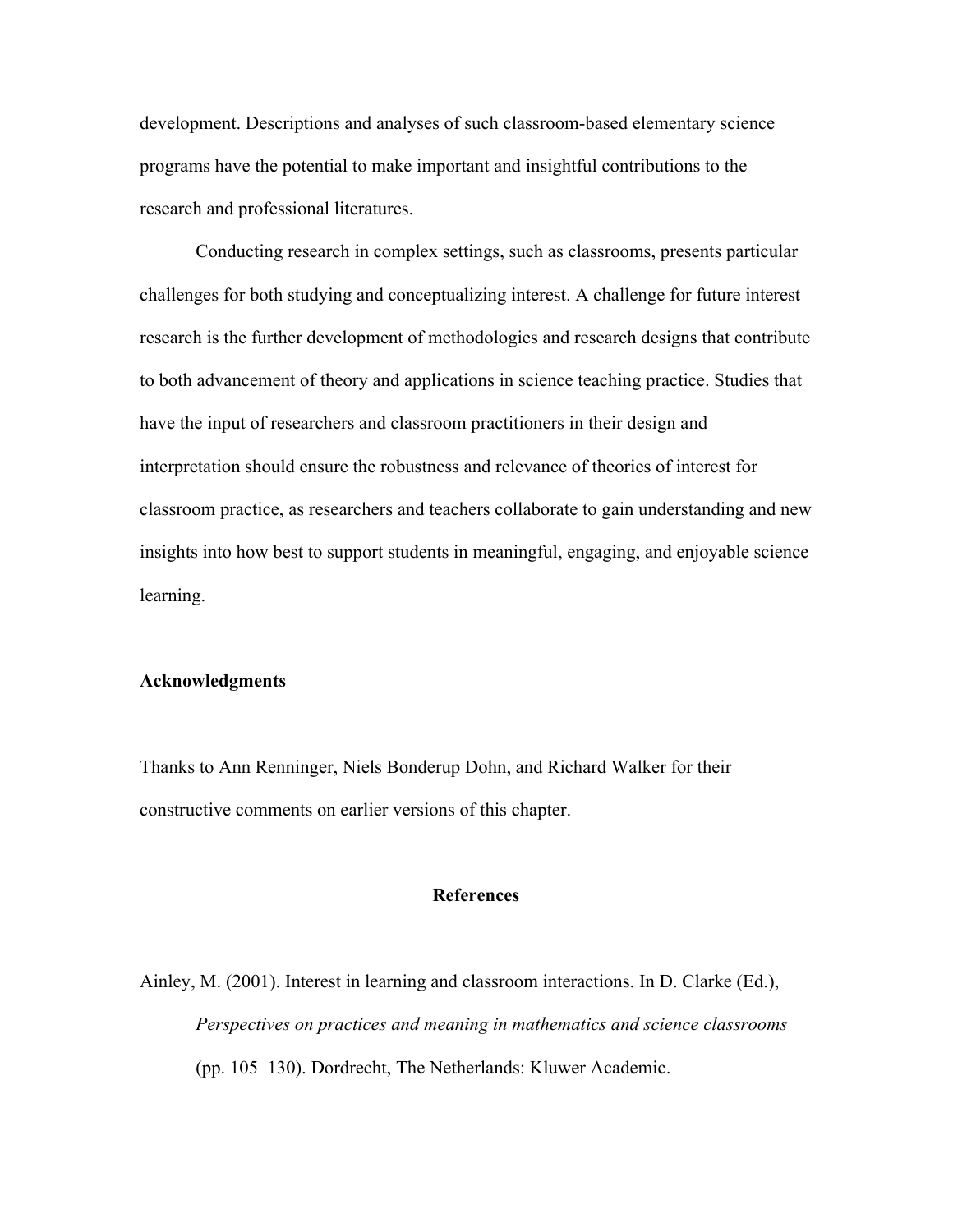- Bergin, D. A. (1999). Influences on classroom interest. *Educational Psychologist*, *34*, 87– 98.
- Brown, A. L. (1992). Design experiments: Theoretical and methodological challenges in creating complex interventions in classroom settings. *Journal of the Learning Sciences*, *2*, 141–178.
- Brown, A. L. (1997). Transforming schools into communities of thinking and learning about serious matters. *American Psychologist*, *52*, 399–413.
- Cole, M. (1996). *Cultural psychology: A once and future discipline*. Cambridge, MA: Belknap.
- Dewey, J. (1913). *Interest and effort in education*. Cambridge, MA: Riverside.
- Dohn, N. B. (2011). Situational interest of high school students who visit an aquarium. *Science Education*, *95*, 337–357.
- Dohn, N. B. (2013). Situational interest in engineering design activities. *International Journal of Science Education*, *35*, 2057–2078. doi:10.1080/09500693.2012.757670
- Faire, J., & Cosgrove, M. (1988). *Teaching primary science*. Hamilton, New Zealand: Waikato Education Centre.
- Gallimore, R., & Tharp, R. (1990). Teaching mind in society: Teaching, schooling and literate discourse. In L. C. Moll (Ed.), *Vygotsky and education: Instructional implications and applications of sociohistorical psychology* (pp. 175–205). Cambridge UK: Cambridge University Press.
- Griffin, J. (1998). *School-museum interactive learning experiences in science*. Unpublished doctoral dissertation, University of Technology, Sydney, Australia.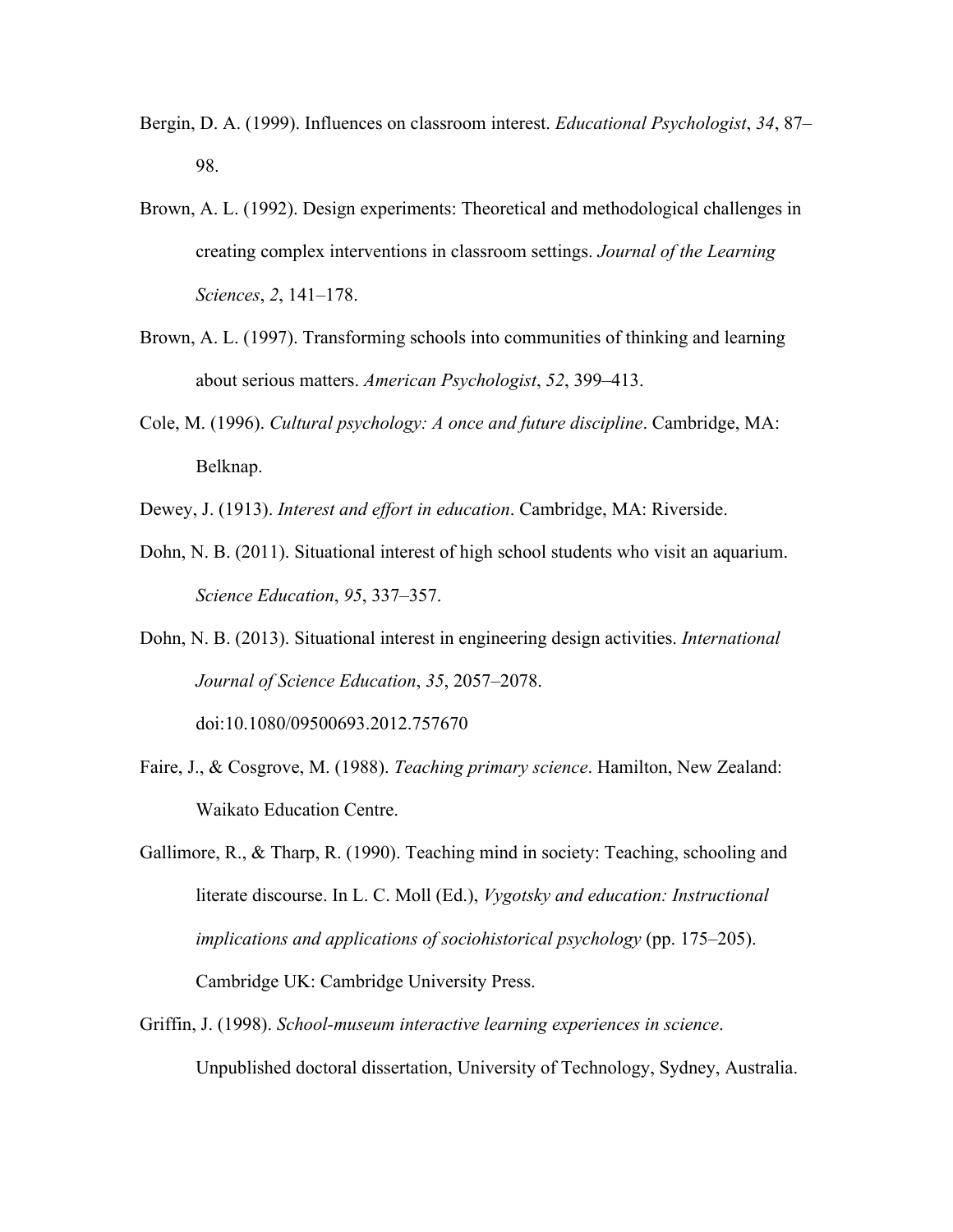- Guthrie, J. T., & Alao, S. (1997). Designing contexts to increase motivations for reading. *Educational Psychologist*, *32*, 95–105.
- Hidi, S., & Renninger, K. A. (2006). The Four-Phase Model of Interest Development. *Educational Psychologist*, *41*, 111–127.
- Hidi, S., Renninger, K. A., & Krapp, A. (2004). Interest, a motivational variable that combines affective and cognitive functioning. In D. Y. Dai & R. J. Sternberg (Eds.), *Motivation, emotion and cognition: Integrative perspectives on intellectual functioning and development* (pp. 89–115). Mahwah, NJ: Lawrence Erlbaum.
- Hoffmann, L. (2000). *The effect of students' interest in science on their achievement.*  Paper presented at the Annual Meeting of the American Educational Research Association, New Orleans.
- Hoffmann, L. (2002). Promoting girls' interest and achievement in physics classes for beginners. *Learning and Instruction, 12*(4), 447-465.
- Krapp, A., & Prenzel, M. (2011). Research on interest in science: Theories, methods and findings. *International Journal of Science Education*, *33*, 27–50.
- Lightfoot, C. (1988). The social construction of cognitive conflict: A place for affect. In J. Valsiner (Ed.), *Child development within culturally structured environments: Social co-construction and environmental guidance in development* (Vol. 2, pp. 28–65). Norwood, NJ: Ablex.
- Lipstein, R., & Renninger, K. A. (2007). "Putting things into words": 12-15 year old students' interest for writing. In P. Boscolo & S. Hidi (Eds.), *Motivation and writing: Research and school practice* (pp. 113–140). New York: Kluwer Academic/Plenum.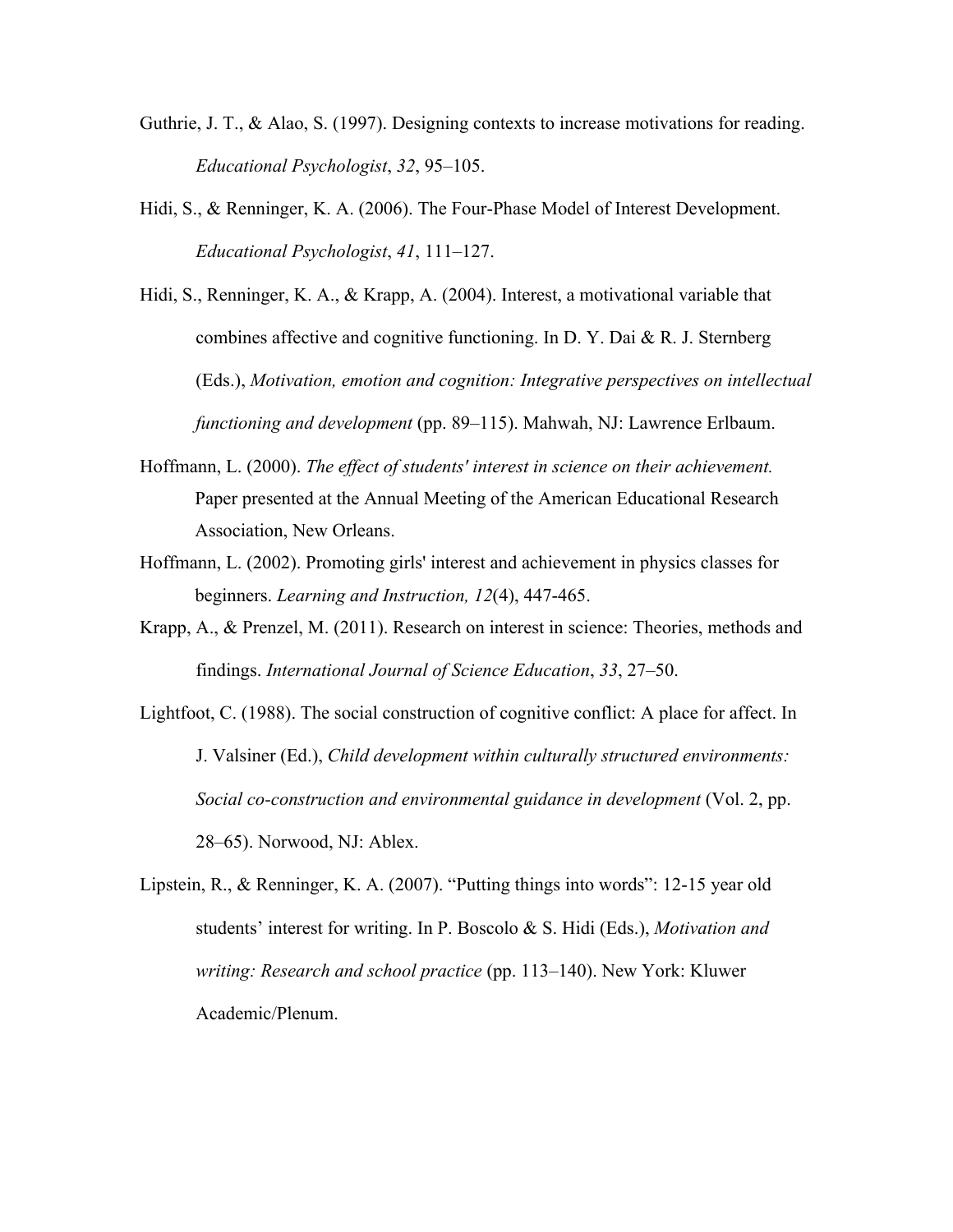- Long, J. F., & Hoy, A. W. (2006). Interested instructors: A composite portrait of individual differences and effectiveness. *Teaching and Teacher Education*, *22*, 303–314.
- MacCallum, J., & Pressick-Kilborn, K. (2011). Examining change in motivation: The potential of sociocultural theory. In D. M. McInerney, R. A. Walker, & G.A.D. Liem (Eds.), *Sociocultural theories of learning and motivation: Looking back, looking forward* (pp. 163–187). Charlotte, NC: Information Age.
- Metcalfe, A., & Game, A. (2006). The teacher's enthusiasm. *Australian Educational Researcher*, *33*, 91–106.
- Meyer, D. K., & Turner, J. C. (2002). Discovering emotion in classroom motivation research. *Educational Psychologist*, *37*, 107–114.
- Mitchell, M. (1993). Situational interest: Its multifaceted structure in the secondary school mathematics classroom. *Journal of Educational Psychology*, *85*, 424–436.
- Nolen, S. B. (2007). Young children's motivation to read and write: Development in social contexts. *Cognition and Instruction*, *25*, 219–270.
- Nolen, S. B., & Ward, C. J. (2008). Sociocultural and situative research on motivation. In M. Maehr, S. Karabenick, & T. C. Urdan (Eds.), *Social psychological perspectives on motivation and achievement: Advances in motivation and achievement* (Vol. 15, pp. 428–460). London: Emerald.
- Palmer, D. (2004). Situational interest and the attitudes towards science of primary teacher education students. *International Journal of Science Education, 26,* 895– 908.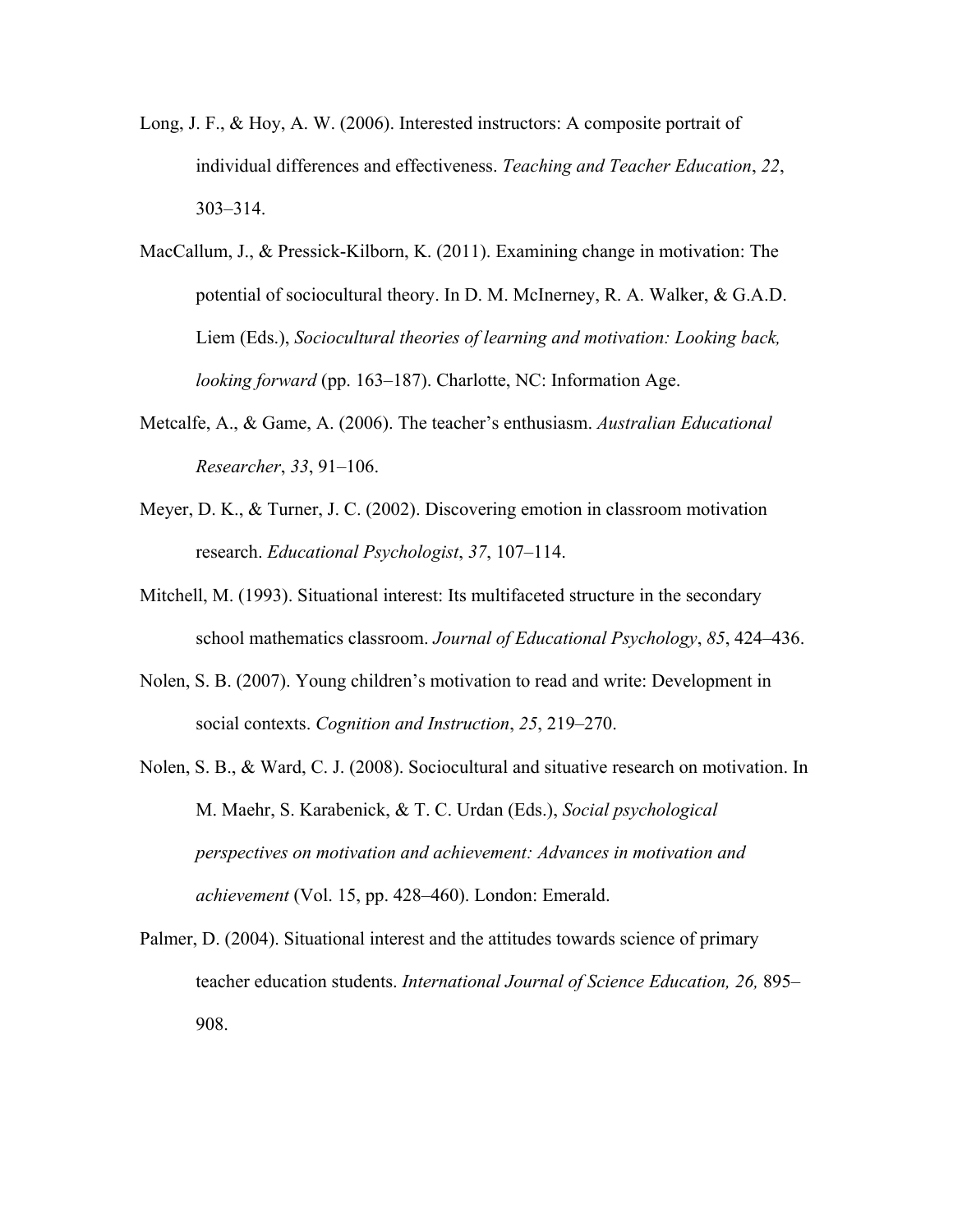- Palmer, D. (2009). Student interest generated during an inquiry skills lesson. *Journal of Research in Science Teaching, 46,* 147–165.
- Pressick-Kilborn, K., & Walker, R. A. (2002). The social construction of interest in a learning community. In D. M. McInerney & S. Van Etten (Eds.), *Sociocultural influences on motivation and learning* (Vol. 2, pp. 153–182). Greenwich, CT: Information Age.
- Reimann, P. (2011). Design-based research. In L. Markauskaite, P. Freebody, & J. Irwin, (Eds.), *Methodological choice and design: Scholarship, policy and practice in social and educational research* (pp. 37–50). New York: Springer.
- Renninger, K. A. (2000). Individual interest and its implications for understanding intrinsic motivation. In C. Sansone & J. M. Harackiewicz (Eds.), *Intrinsic and extrinsic motivation: The search for optimal motivation and performance* (pp. 373–404). San Diego, CA: Academic Press.
- Renninger, K. A. (2010). Working with and cultivating interest, self-efficacy and selfregulation. In D. Preiss & R. Sternberg (Eds.), *Innovations in educational psychology: Perspectives on learning, teaching and human development* (pp. 107–138). New York: Springer.
- Renninger, K. A., & Riley, K. (2013). Interest, cognition and the case of L\_\_ and science. In S. Kreitler (Ed.), *Cognition and motivation: Forging an interdisciplinary perspective* (pp. 352–382). Cambridge, UK: Cambridge University Press.
- Renninger, K. A., & Su, S. (2012). Interest and its development. In R. Ryan (Ed.), *Oxford handbook of human motivation* (pp. 167–187). New York: Oxford University Press.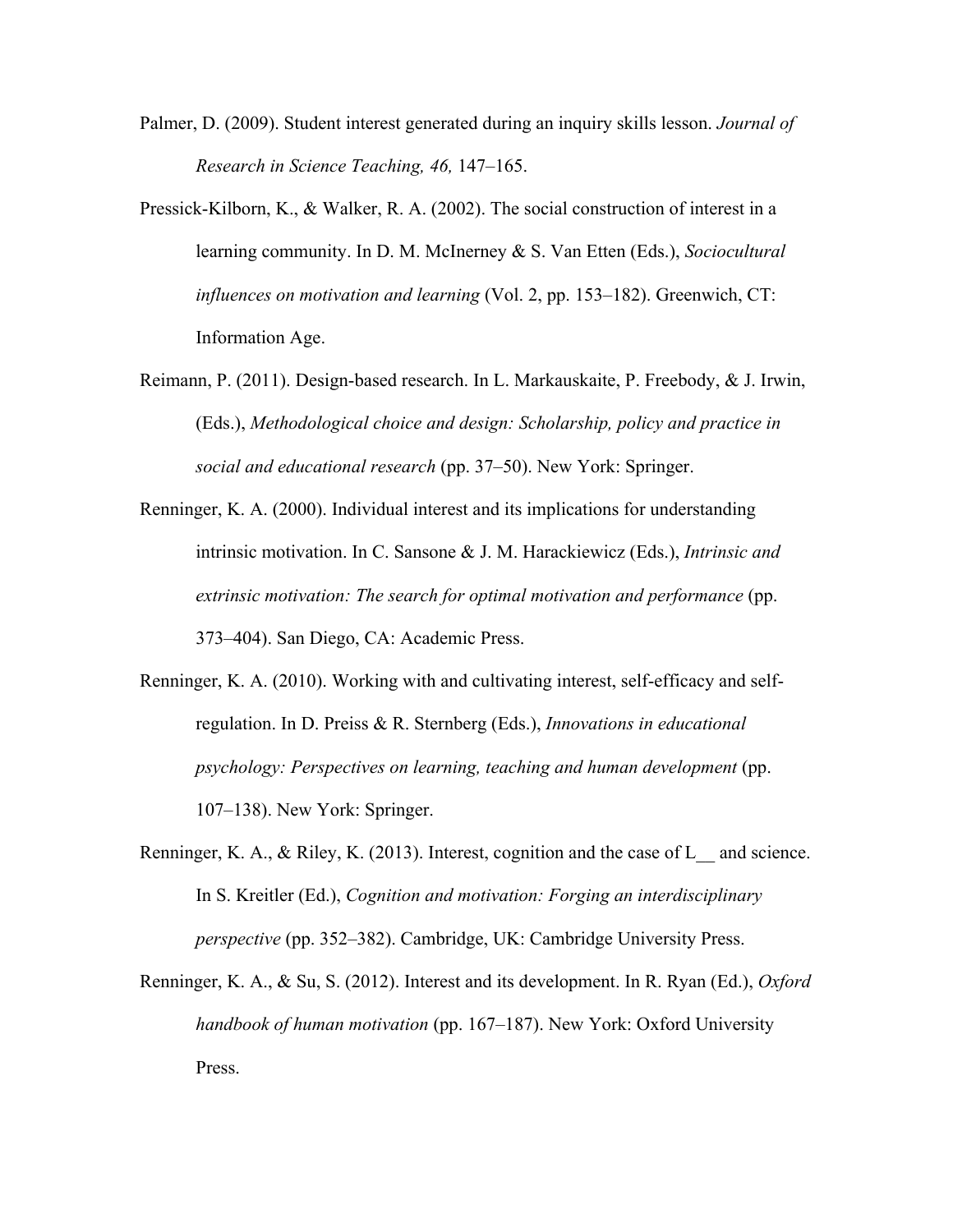- Rogoff, B. (1990). *Apprenticeship in thinking: Cognitive development in social context*. New York: Oxford University Press.
- Rogoff, B. (1998). Cognition as a collaborative process. In W. Damon, D. Kuhn, & R. Siegler (Eds.), *Handbook of child psychology* (5th ed., Vol. 2, pp. 679–744). New York: John Wiley.
- Rogoff, B. (2003). *The cultural nature of human development*. New York: Oxford University Press.
- Roth, W.-M., & Lee, Y.-J. (2006). Contradictions in theorizing and implementing communities in education. *Educational Research Review*, *1*, 27–40.
- Turner, J. C., & Patrick, H. (2009). The cultural situatedness of motivation. In A. Kaplan, S. Karabenick, & E. De Groot (Eds.), *Culture, self and motivation: Essays in honor of Martin L. Maehr* (pp. 243–265). Charlotte, NC: Information Age.
- Valsiner, J. (1992). Interest: A metatheoretical perspective. In K. A. Renninger, S. Hidi, & A. Krapp (Eds.), *The role of interest in learning and instruction* (pp. 27–41). Hillsdale, NJ: Lawrence Erlbaum.
- Valsiner, J. (1997). *Culture and the development of children's action: A theory of human development* (2nd ed.). New York: John Wiley.
- Valsiner, J. (1998). Dualisms displaced: From crusades to analytic distinctions. *Human Development*, *41*, 350–354.
- Valsiner, J., & Lawrence, J. A. (1997). Human development in culture across the lifespan. In J. W. Berry, P. R. Dasen, & T. S. Saraswathi (Eds.), *Handbook of cross-cultural psychology, Vol. 2: Basic processes and human development* (2nd ed., pp. 69–106). Boston: Allyn & Bacon.